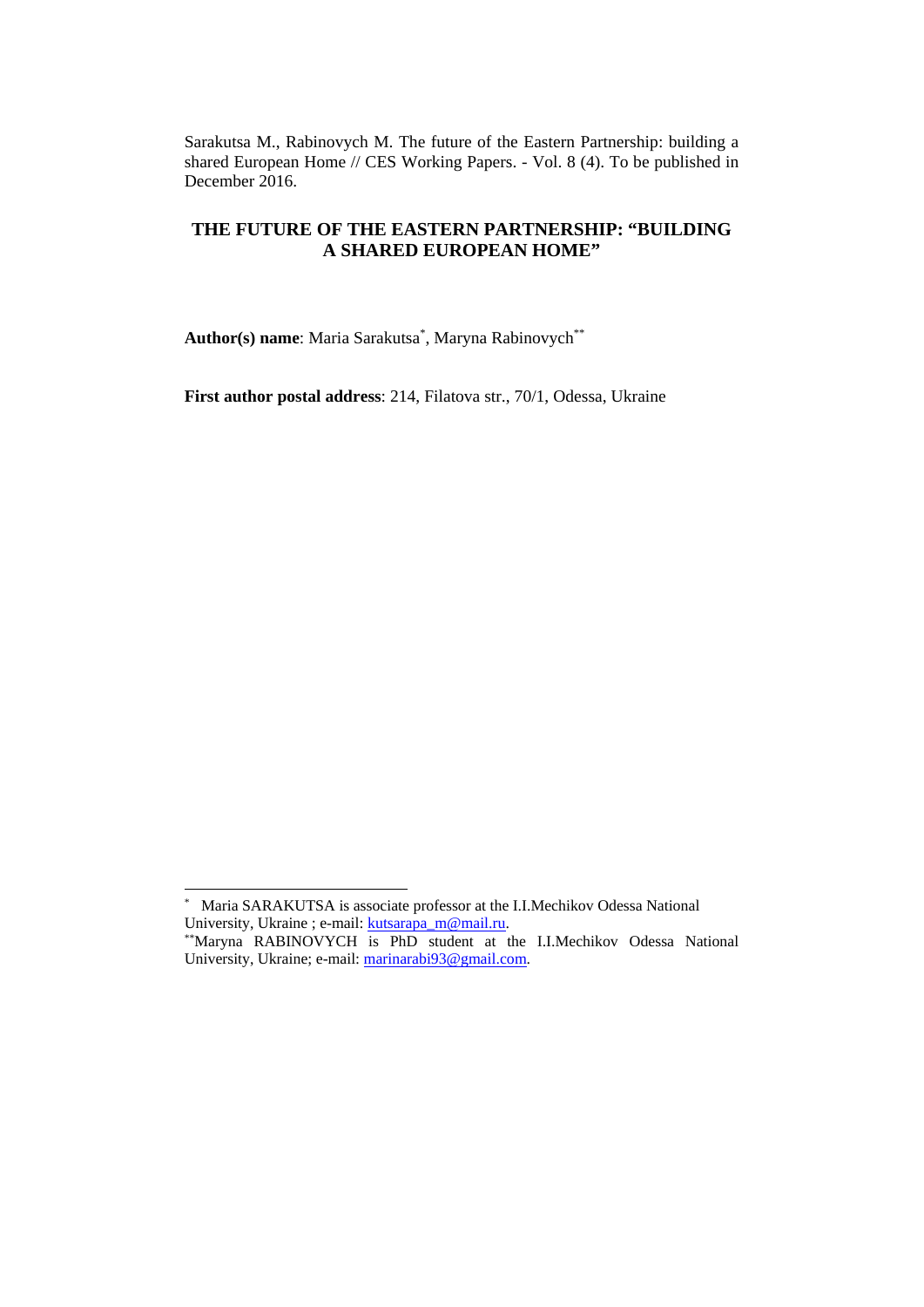# **THE FUTURE OF THE EASTERN PARTNERSHIP: "BUILDING A SHARED EUROPEAN HOME"**

#### **Abstract**

*The year 2014 became a turning point for the history of the EU Eastern Partnership (EaP), marked by the signing of the Association Agreements*  with three EaP states and a conflict in Ukraine. In view of the above, *current research focuses on assessing the feasibility of currently discussed scenarios of the EaP future, based on the assessment of the EU's foreign policy successes and challenges in Eastern Neighborhood. EU's internal issues, re-emerging geo-strategic threats and domestic challenges in the EaP states are analyzed. The considered scenarios include the EU's acceptance of status quo in the region, taking a stronger stance to the integration of Ukraine, Moldova and Georgia, as well as building "a shared European home" by promoting rapproachement with Russia. The single scenario for the EU's policy in the EaP states is suggested, and it is explained why the EU will try to "build a shared European home".* 

*Keywords:* Eastern Partnership, Ukrainian crisis, Association Agreement, geostrategic challenges

#### **1. Introduction**

<u>.</u>

The EU's Eastern Partnership (EaP) was introduced in 2009 to bring six post-Soviet states- Armenia, Georgia, Azerbaijan, Moldova, Belarus and Ukraine- closer to the EU in political, economic and cultural terms. The major peculiarity of the EaP is that it combines cooperation through the multilateral platforms<sup>1</sup> and enhanced bilateral relations between the EU and Eastern Neighbours. The initially envisaged cornerstone of the EaP bilateral track was constituted by the Association Agreements (AAs) between the EU and EaP states, including Deep and Comprehensive Free Trade Areas

<sup>&</sup>lt;sup>1</sup> The platforms are "Democracy, good governance and stability", "Economic integration and convergence with EU policies", "Energy Security" and "People-topeople contacts".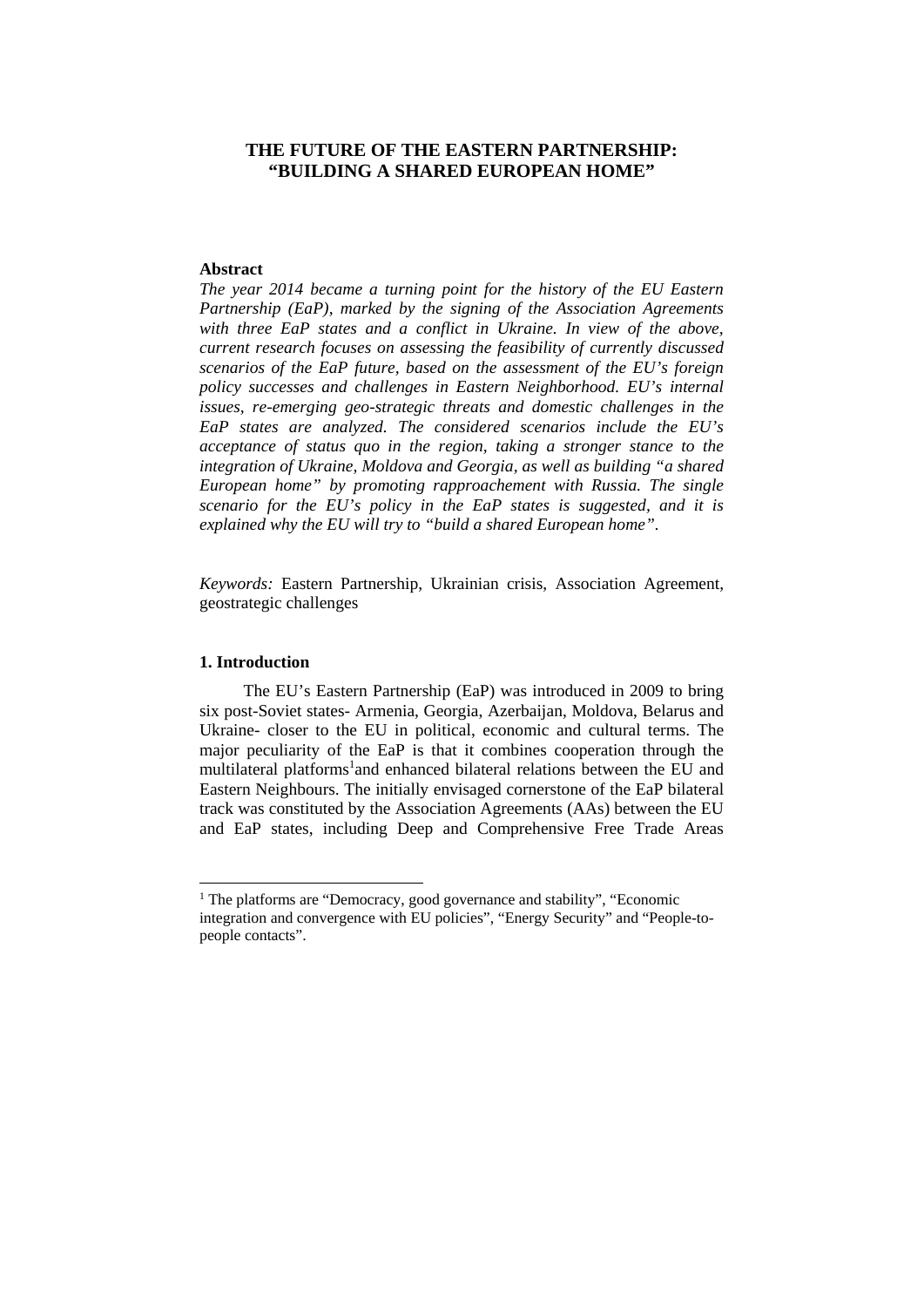(DCFTAs)<sup>2</sup>. Other tangible benefits for the Eastern Neighbours were a perspective of short-term visa-free travels to the Schengen Area and the membership in the Energy Community, launched in 2006 for the Western Balkan states to get them incorporated into the EU gas and electricity markets. To support the implementation of the above goals, the EU used a number of geographic and thematic instruments<sup>3</sup>.

The year 2014 was a turning point for the history of the Eastern Partnership initiative, marked by the EU's signing AAs with Ukraine, Georgia and the Republic of Moldova, as well as the Russian annexation of Crimea and its following military offensive in Eastern Ukraine. These developments revealed a number of challenges, concerned with the further implementation of the EaP initiative, and called for a conceptual change of the EU approach to shaping its relations with Eastern Neighbours. As it stems from the overview of the post-2014 scholarly elaborations related to the future of the EaP, possible paths for the change can be identified as follows.

 *Accepting status quo and not insisting on framework policy changes* (Friedrich Ebert Stiftung Scenario Group EU+East 2030, 2014, p.30; Hug, 2015, pp.6-12)

 *Increasing the EU support for economic stabilization and structural transformation in the EaP states (along with the policy's diversification and possible granting of candidate status to the EaP states)* (Hug, 2015, pp.6- 12; Center for the EU Enlargement Studies, 2015, pp.13-14)

 *Building a "shared European home" by intensifying the EU and EaP countries cooperation with Russia and the Eurasian Union (EEU)* (Korosteleva, 2015) (House of Lords, 2015, p.101) (Friedrich Ebert Stiftung, 2014, p.30)

Determining the avenue the EU is most likely to choose requires a systemic analysis of the challenges, currently faced by the EU in the region, and elaborating on the scenarios of its actions. The feasibility of the scenarios will be assessed, based on the trajectories of the EU behavior as an international actor and the steps it has by now taken in terms of building up the relations with the EaP states.

-

<sup>&</sup>lt;sup>2</sup> The AAs (including DCFTA) were signed by the EU with Ukraine, Georgia and Moldova in 2014. Joining the Eurasian Economic Union, Belarus and Armenia refused from entering AAs with the EU. Azerbaijan also refused from the AA scheme, suggested by the EU.

<sup>&</sup>lt;sup>3</sup> The EU funding instruments include the European Neighborhood Instrument (ENI), European Instrument for Democracy and Human Rights (EIDHR), EU Instrument for Stability etc.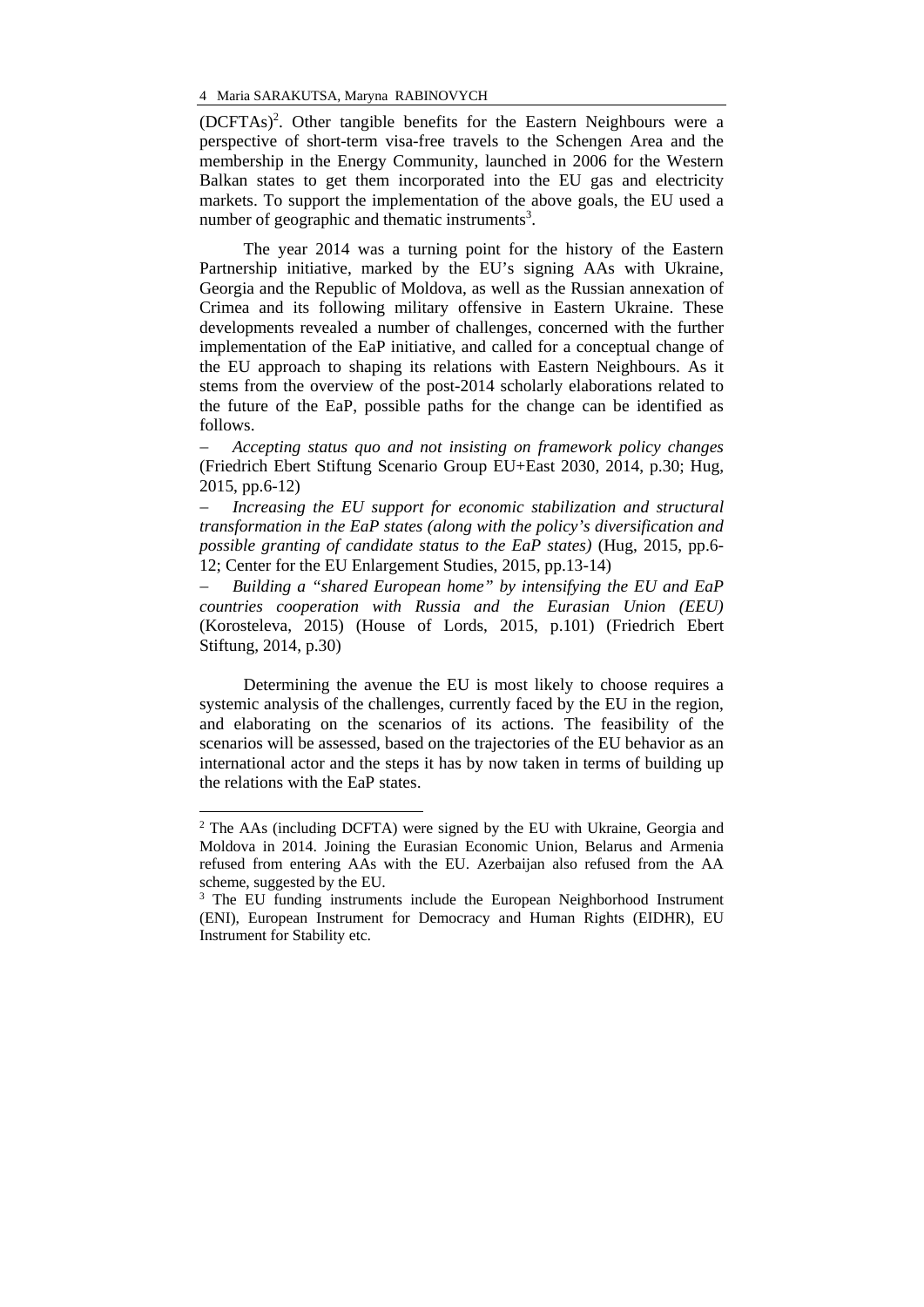### **2. The Eastern Partnership: moderate successes and multiplying challenges**

Shortly since the start of the implementation of the EaP programme, it has started to be broadly criticized by scholars and analytics. A year after the EaP was launched, in her contribution, aiming to assess the EaP impacts, Depo (2010) was asking whether the initiative was "a success or a failure for the diversified ENP". Not providing a precise answer to this question, Depo (2010) illustrated several major concerns, preventing from viewing EaP as the EU success, such as "Eastern Partners' unfulfilled expectation of the EU membership perspective" and "frozen conflicts" in the EaP states. Similarly, Boonstra&Shapovalova (2010) pointed out that the EaP did not overcome the weakness of the European Neighborhood Policy in transforming the EU's Eastern Neighbours. The authors substantiated the above statement by referring to the distant nature and "vagueness" of the EU offers to EaP states, the EU's inability to overcome the dilemma between "joint ownership" and conditionality principles, as well as the limited EU leverage in specific partner states (pp.10-13).

In 2013 the EU External Action Service (EEAS) conducted a critical assessment of the EaP impact in the region and singled out four major domains, whereby the project was successful. Firstly the EaP was found to have elevated the bilateral relations between the EU and Eastern Partners in political, economic and cultural dimensions. Secondly, the EaP included a multilateral component, uniting the EU, its Member States and Eastern Neighbours around a range of crucial issues. Thirdly, the EU, Member States and Eastern Partners strengthened sector cooperation. Finally, the EaP architecture allowed involving a range of actors beyond government into the cooperation with the EU (EEAS, 2013).

At the same time, 2013 was the year, when the first contributions, calling for "a start of a real partnership" (Wisniewski, 2013) and "smart geostrategy"(Youngs& Pishchikova, 2013) emerged in light of the upcoming EaP Summit in Vilnius, where a range of AAs were to be signed. Emphasizing that the EaP could continue serving as a framework for the EU relations with Eastern Neighbours, P.D.Wisniewski (2013) viewed the inconsistency of the way the EU differentiated between the Partners and inadequate financing as major deficiencies to be rethought (pp.7-10). Furthermore, the author pointed out to the fact that Russia was using hard and soft power to influence the EU and Eastern Partners to weaken the initiative (Wisniewski, 2013, p.1). Youngs and Pishchikova (2013) concentrated on the EU-Russia rivalry over the region, mentioning trade sanctions, energy supplies interruptions and power struggles in regions as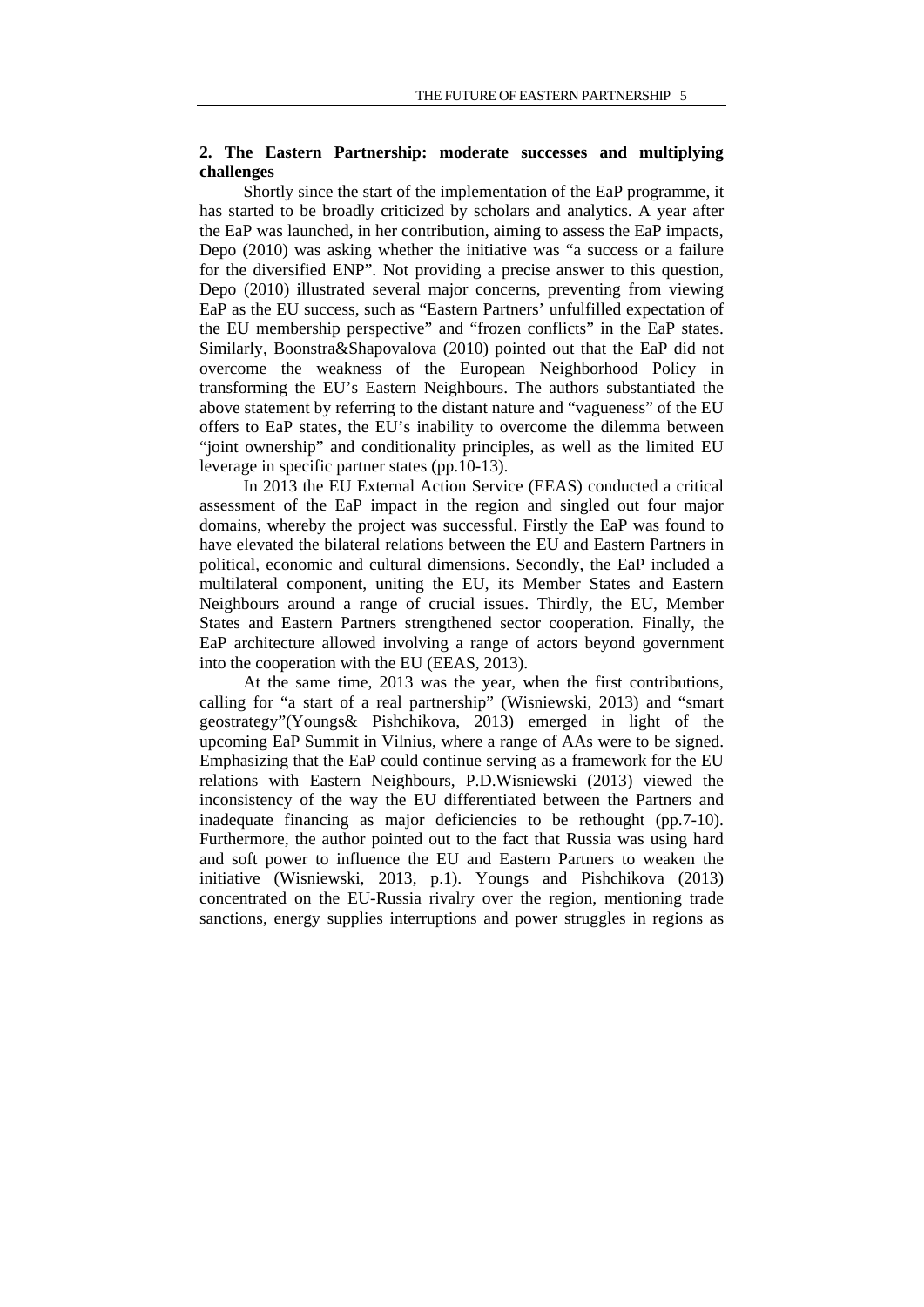the means Russia was using to damage the EaP (p.3). Assessing the EaP prospects for the future before the Vilnius Summit, Korosteleva (2012), P.D.Wisniewski (2013) and Youngs &Pishchikova (2013) underlined the need for a more ambitious partnership, focusing on genuine political and economic transformation in the EaP states, rather than the transfer of acquis. Evidently, short before the 2013-2014 events in Ukraine, the failures of the EaP and required policy changes were already addressed far more frequently than the benefits, brought about by the initiative.

Subsequently, the ongoing Ukrainian crisis and related geostrategic threats gave a new impetus to the debate regarding the challenges, faced by the EaP, and the ways out of emerging new 'Cold War"<sup>4</sup>. Similar to the state of 2013, the EaP achievements drew insignificant attention of researchers. Gromadzki (2015) addresses the signing of the AAs with Ukraine, Moldova and Georgia as a "big success", along with the Partners' steps forward to the approximation to the EU's acquis communautaire. Granting Moldova a visafree regime is viewed as a factor, capable of breaking a stereotype of an unattainability of the 'free travel' incentive (pp.12-13). However, the multiplicity and complexity of the EaP current challenges, led to the EaP, being addressed as "a failed birth of better tomorrow" that is also to blame for the initiation of the Ukrainian crisis (Mearsheimer, 2014).

In light of the issues clearly outnumbering and (most possibly)<sup>5</sup> outweighing achievements, it is suggested to acquire an insight into the nature, scope and mutual influence of the challenges, posed to the EU by the EaP. For the purposes of clarity, it is suggested to divide the considered issues into three major groups, such as

- The EU internal challenges
- Geostrategic threats

<u>.</u>

- Domestic challenges in Eastern Neighbours.

### *2.1. The EU internal challenges*

Historically, the foreign policy and security domains were most challenging for the EU to integrate due to the Member States' disposition to protecting their sovereignty in these policy spheres. Despite the fact that the Lisbon Treaty provided for the strengthening of the Union's role in the international arena, the EU policy towards third states is still highly dependent on Member States' positions and foreign policies. The

<sup>4</sup> Causing the stand-off between the West and East, Ukrainian crisis was already repeatedly addressed as an impetus for the emergence of new "Cold War". See: Trenin, D. (2014), *The Ukraine Crisis and the resumption of Great-Power rivalry*. 5

<sup>&</sup>lt;sup>5</sup> The word "possibly" is underlined, because the full assessment of the EaP's impact can be conducted only following the end of the initiative's implementation.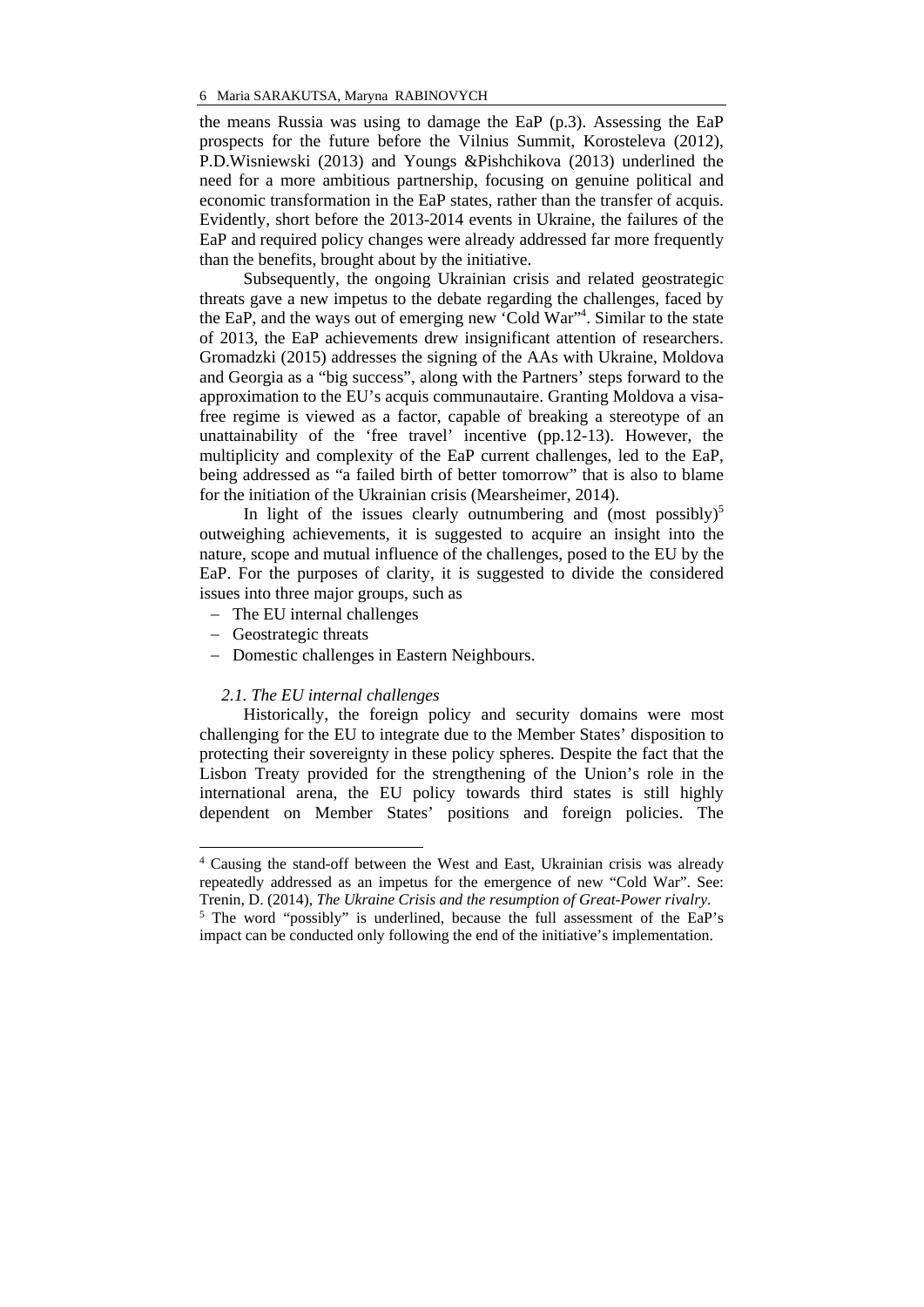differences in Member States' attitudes to the EaP became especially apparent in light of Ukrainian crisis.

While Sweden and Poland remain most vocal supporters of the EaP in general and the EU intensified efforts in the field of the European integration of Ukraine in particular, the positions of other EU states are far from unified. Despite Germany's evident leadership with regard to the crisis in Ukraine, German foreign policy thinking (especially the one of the centre-left SPD) is still concerned with Cold war *Ostpolitik*, favouring engagement with Russia (Hug 2015, p.11). Both Hungary and Austria, enjoying long-standing political and economic links with Russia, repeatedly pushed the EU for softening its stance as regards responding to the crisis in Ukraine via the sanctions' policy (Sannikov 2014). Evident pro-Russian positions were also expressed by strong national political forces in the Member States, such as National Front in France, Greece's far-right Golden Dawn and Lega Nord in Italy (Sannikov 2014). In view of the outcomes of the most recent elections to the European Parliament<sup>6</sup>, the Eurosceptics' opposition to strengthening the EaP initiative can be viewed a crucial diplomatic challenge, preventing the EU from radical reframing of the EaP (e.g., supplementing it with a membership incentive).

The lack of membership incentive, entailed into the EaP project, clearly stems from the fragmentation of EU Member States' approaches to the cooperation between the EU and Eastern partners. It is important to underline that particularly a non-inclusion of the enlargement incentive into the scope of the EaP has been viewed as a crucial weakness of the EaP. Such opinion, frequently substantiated by the referrals to the experience of *Europenization* in Central European states, was expressed in both merely conceptual contributions (Boonstra&Shapovalova (2010) and case studies' analyses (Dimitrova&Dragneva (2013); Delcour (2013). At the same time, the "enlargement-free design" is only an element to a broader debate, whereby it is argued that the EaP external incentives<sup>7</sup> are too insignificant and distant to achieve the initiative's genuine transformative power.

 While the diverging positions of the EU Member States and specific national political forces lead to the EU's inability to introduce rapid policy

<u>.</u>

<sup>&</sup>lt;sup>6</sup> The 2015 elections to the European Parliament (EP) were characterized by significant popularity of Eurosceptic and nationalist parties. France's Nationalist Front, UKIP, Greece's Golden Dawn and Italian Five Star and Lega Nord movements are currently holding fare more seats in the EP than before.

 $<sup>7</sup>$  On a debate about the EU conditionality model and the use of external incentives,</sup> see: Schimmelfennig, F., Sedelmeier, U. (2004), Governance by conditionality: EU rule transfer to the candidate countries of Central and Eastern Europe. *Journal of European Public Policy,* vol. 11, no.4, pp.661-679.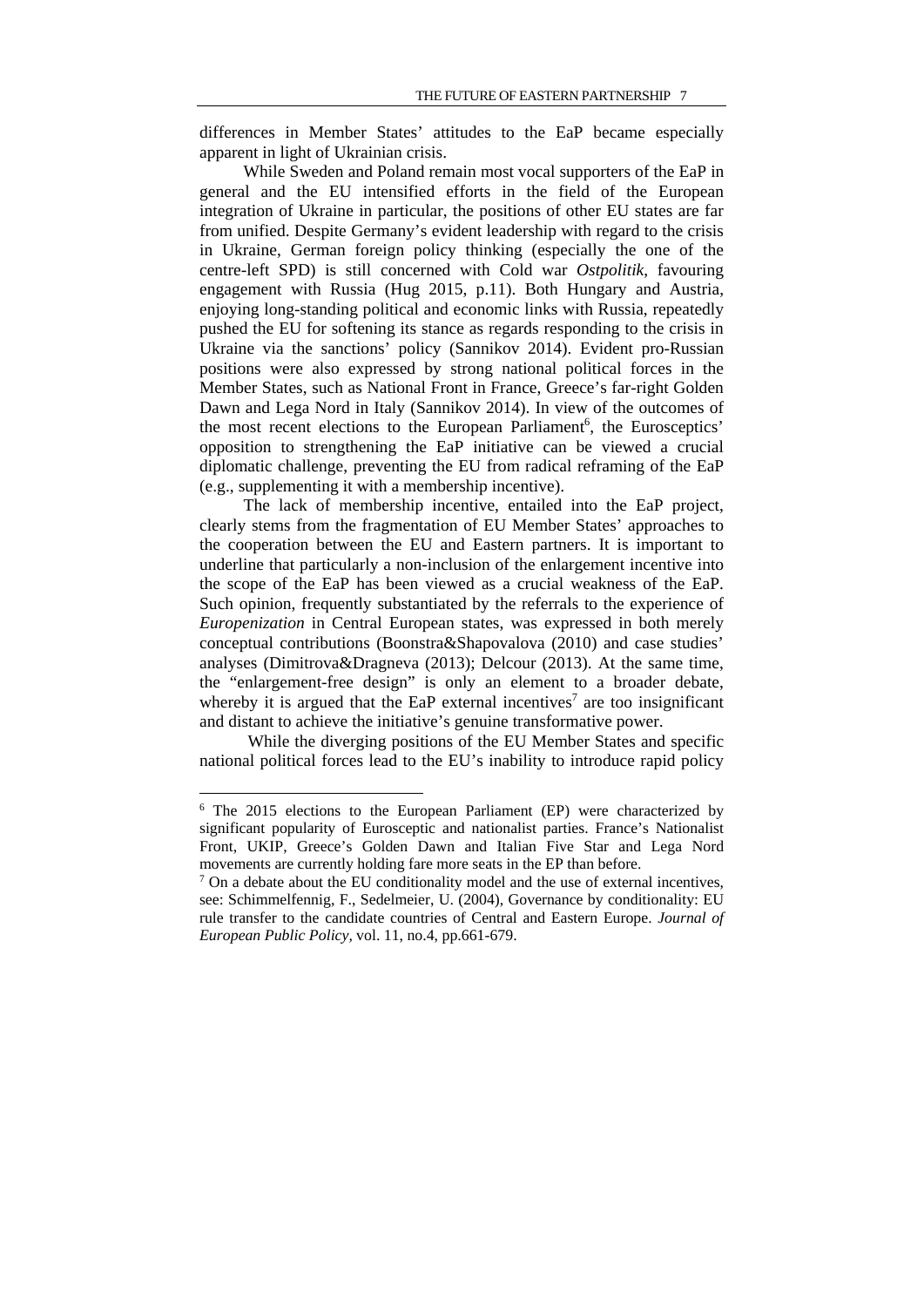changes, inter-institutional tensions may significantly hinder the dialogue between the EU, Member States and Eastern Partners (Hug, 2015, p.7) (Hrant, 2015, p.22). According to Hrant (2015), the tensions between the European Union External Action Service (EEAS) and respective Directorates General (DGs) of the EU European Commission (DG External Actions, DG Neighborhood and Enlargement Negotiations) cause the responsibility overlaps and 'grey zones' of responsibility between agencies. The EU-Eastern Partners' dialogues as regards the DCFTA- and Visa Liberalization-related dialogues were also admitted to have been negatively affected by the tensions between the EEAS and DGs Migration and Home Affairs and Trade respectively (Hrant, 2015, p.23).

To conclude, the diverging positions of the EU Member States as regards the future of the Eastern Partnership and inter-institutional issues lead to both the *ad hoc* dialogue-related difficulties and the Union's limited power to introduce conceptual differences into the EaP design (subsequently limiting the initiative's transformative power).

### *2.2. Geostrategic threats*

<u>.</u>

The "Revolution of Dignity" in Ukraine, Russian annexation of Crimea and the following pro-Russian unrest in Eastern Ukraine led to significant changes in the balance of powers in both global and regional terms, bringing new concerns to the surface.

The key security concern, stemming from the Russia's role in Ukrainian crisis is that the Westphalian deal can be no more viewedas a solid foundation for the world security (Nichols 2014). In other words, nowadays the world community lacks efficient diplomatic, legal and economic means to stop Great Powers from committing evident violations of the basic principles of international law<sup>8</sup>. Subsequently, it becomes possible that the EU's attempts to increase its presence in Eastern Neighborhood may lead not only to the escalation of Ukrainian conflict (despite current fragile ceasefire), but the emergence of threats to the security of Poland and the Baltic states (Larrabee, Wilson&Gordon, 2015, p.viii). Moreover, Russia's annexation of Crimea led to a significant increase in Russia's maritime power and sharpened the collisions in the Black Sea region. Key geostrategic threats in this regard relate to the security of Moldova, possible toughening of the historical rivalry between Russia and Turkey, as well as Russia's increased ability to influence the

<sup>8</sup> On the analysis of Russia's violations of international law during the conflict in Ukraine, see: Zadorozhny, A. (2014), *Ukrainian 'Revolution of Dignity' and international law*, Kyiv: KIS.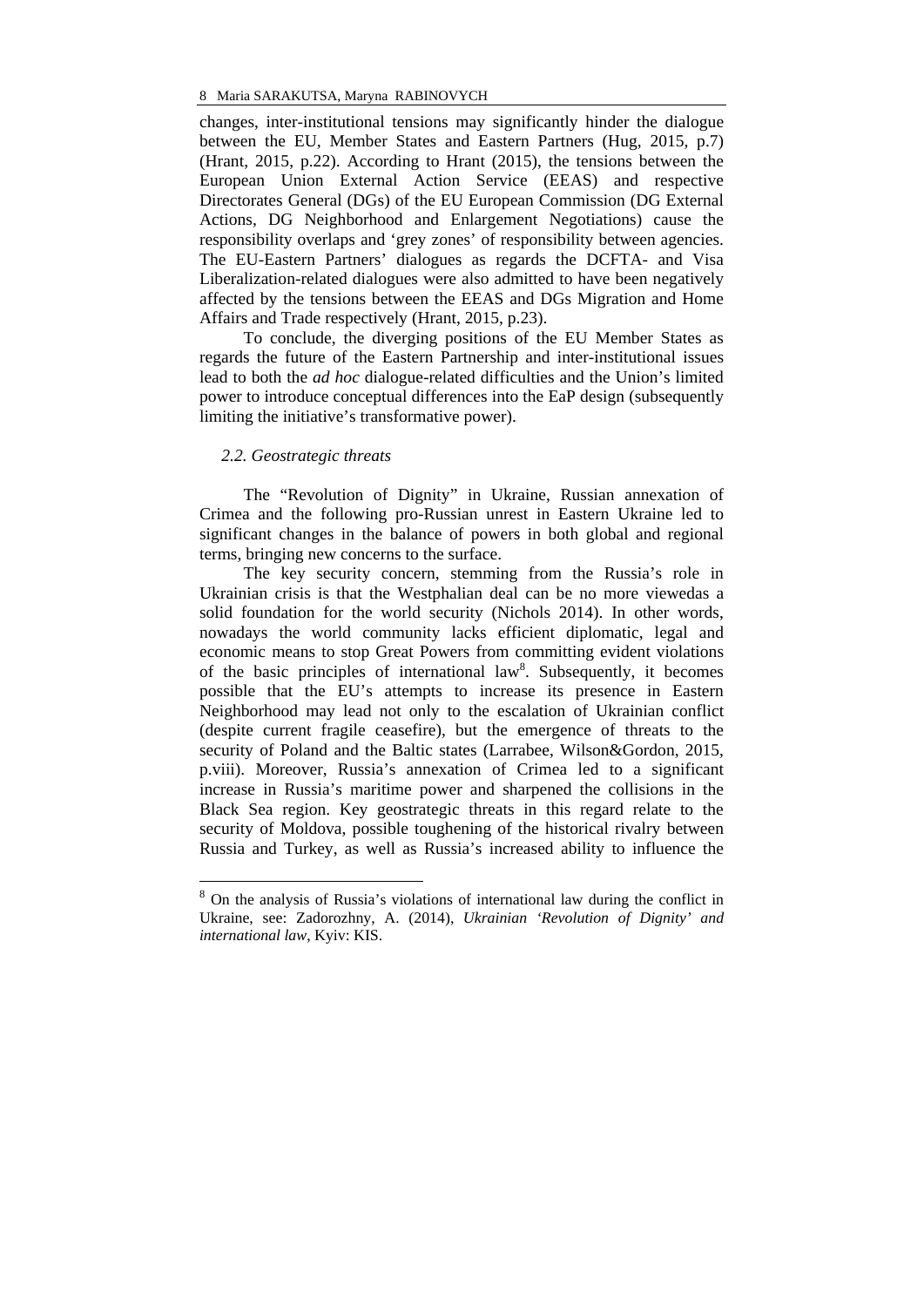events in Western Balkans and the Middle East (Blockmanns, 2015) (Larrabee et al., 2015, pp.viii-ix).

Apart from the fact that the EU can no more rely on Russia's playing by the 'international law' rules in the competition over the region, a significant concern deals with the threat of Russia's reinforcing its "hybrid war" strategy<sup>9</sup> in Ukraine and beyond. According to Kofman&Royanski (2015), the hybrid war is viewed by the West as *"*as a threatening precedent – even a likely model – for future conflicts on Russia's periphery" (p.1). At the same time Lanoszka (2016) underlines that the former Soviet states are especially vulnerable to the application of the hybrid warship due to the ethnical heterogeneity of the region, existing historical complexities and insufficiently developed civil society (pp.182-185).

Importantly, soon after Russia's annexation of Crimea, the influential representative of the realist approach to international relations J.Mearsheimer (2014) claimed that the "United States and its European allies share most of the responsibility for the crisis" in Ukraine. Even despite the fact that the EaP has never included a membership perspective for Ukraine, its development and an offer of the Association Agreement to Ukraine is considered to have contributed to provoking Russia's actions in Ukraine, along with the NATO's Eastern enlargement.

 In view of the above security threats under the game with no rules and a fear to be blamed for further provoking Russia's aggression in the region, the EU is not eager to aggravate an existing burden by changing its "enlargement-free" approach to Ukraine and other Eastern Neighbours. To understand the scope and importance of the combined effects of the above challenges, it is worth referring to the fact that the crisis in Ukraine has already been viewed as a resumption of the Great Powers' rivalry. In the modern era of tight economic links between the East and West, regional tensions and shared global concerns the new 'Cold War' is even more dangerous than it was in the second half of the twentieth century.

An important consequence of the resumption of the tensions between Great Powers made the "West or East" choice, initially contained in the EaP design, more apparent. This development, as well as the EU's inability to significantly enhance the EaP incentives, may inspire Eastern Partners to join the EEU (as Armenia and Belarus already did)<sup>10</sup>. As their choice means

<u>.</u>

<sup>&</sup>lt;sup>9</sup> Hybrid war combines a range of conventional strategies, such as irregular combat operations, economic retaliatory measures, sponsoring of political protests and massive informational campaigns in the shadow of conventional war.

<sup>&</sup>lt;sup>10</sup> Assessing the above development's impact on the EaP states' strategic choices, it is important to take into account the different levels of relationships' evolution between the EU and EaP countries before the "Revolution of Dignity".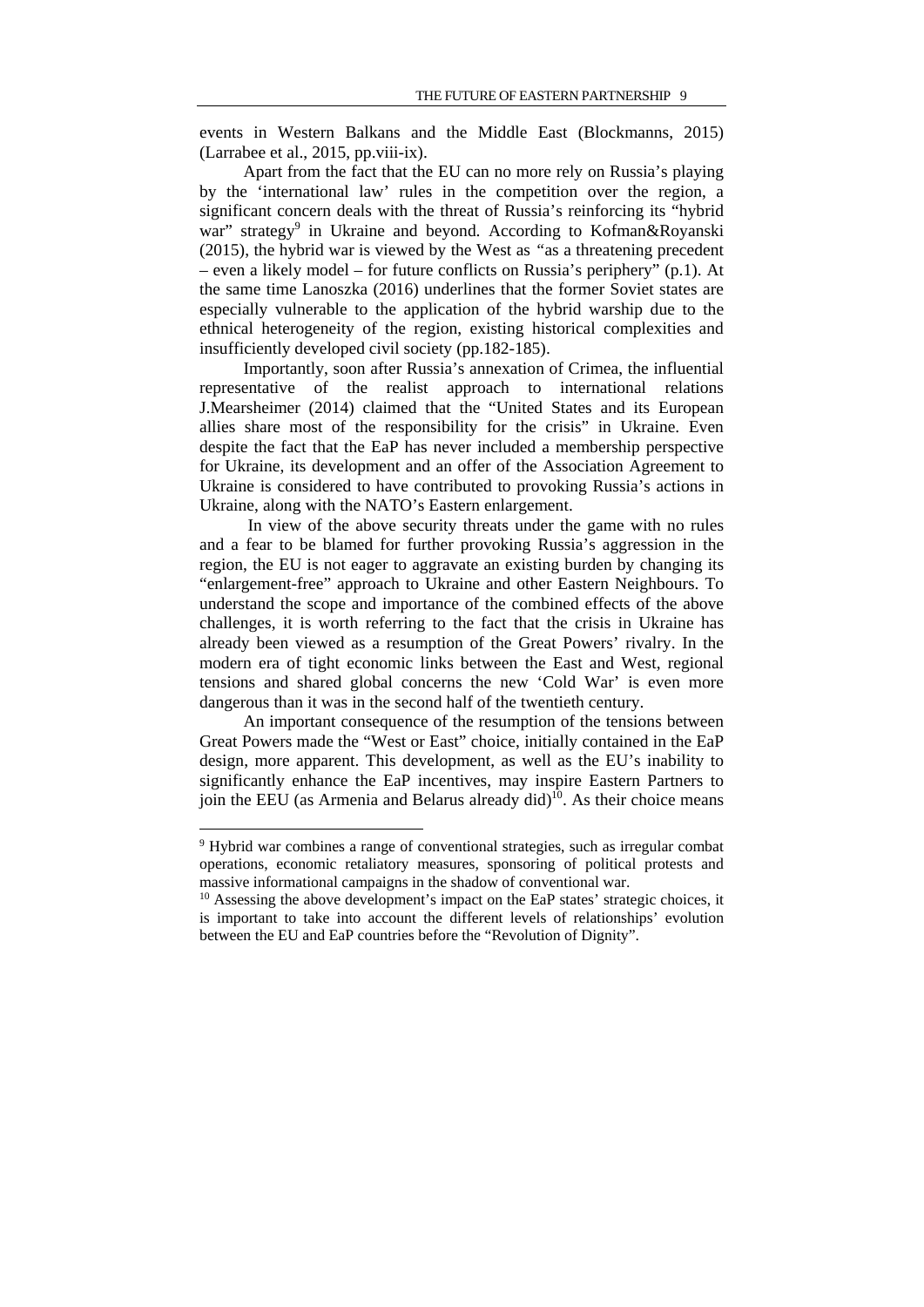sacrificing the chance to enter into the AA (including the DCFTA) with the EU, the EU currently faces a challenge of reconsidering Armenia's and Belarus' role in the EaP in a way that will not reassert Russia's pressure on them, further limiting the space for maneuver. Willing to pursue its own economic and political path, Azerbaijan willfully refused to proceed with the AA and DCFTA with the EU. Subsequently, a further challenge for the EU is to sustain its leverage in Azerbaijan as the EaP country through a currently developed 'strategic partnership for modernization'.

To sum up, following the crisis in Ukraine, equated to the resumption of the Cold War-style East-West rivalry, the implementation of the EaP is associated a number of geostrategic threats. The Union's being prevented from radical steps towards the strengthening of the EaP initiative may further decrease the transfomative power of the EaP.

#### *2.3. Domestic challenges in Eastern Neighbours*

The domestic context of the EaP states is characterized with unique challenges to be considered in terms of the EU policy to the Eastern Neighbours.

### *2.3.1. Ukraine*

In light of the ongoing conflict, the situation in Ukraine remains one of the EU's crucial concerns. Despite the IMF short-term funding and the EU support packages for Ukraine's economy and political reforms, introduced in both 2014 and 2015, a range of challenges persist. A considerable difficulty, accompanying the reform of "structurally weak" Ukrainian economy, deals with the occupation and lost capacities of the country's major industrial lands (Hug, 2015, p.11). In turn, the persisting conflict, high defense expenses and the country's dependence on external financial aid led to a continuing increase of the public debt, sharp depreciation of the national currency and growing unemployment rates (EEAS, 2014). The EU and Ukraine's efforts on promoting the benefits of the EU-Ukraine DCFTA for Ukrainian exporters are considered crucial against the background of the rapid fall of Ukraine's exports to Russia.

Russia's aggression in the East of Ukraine led to a drastically deteriorating human rights situation in Crimea, Sevastopol and Eastern Ukraine (especially, with regard to the freedom of expression, assembly and the media). The most challenging fields of political transformation in Ukraine include the constitutional review process (that is to enable the reforms of decentralization and judiciary), anti-corruption and good governance, as well as public management (EEAS, 2014, p.3).

According to the opinion of G. Soros (2015), further supported by A. Hug (2015, p.12), the scale of international aid, provided by Ukraine, does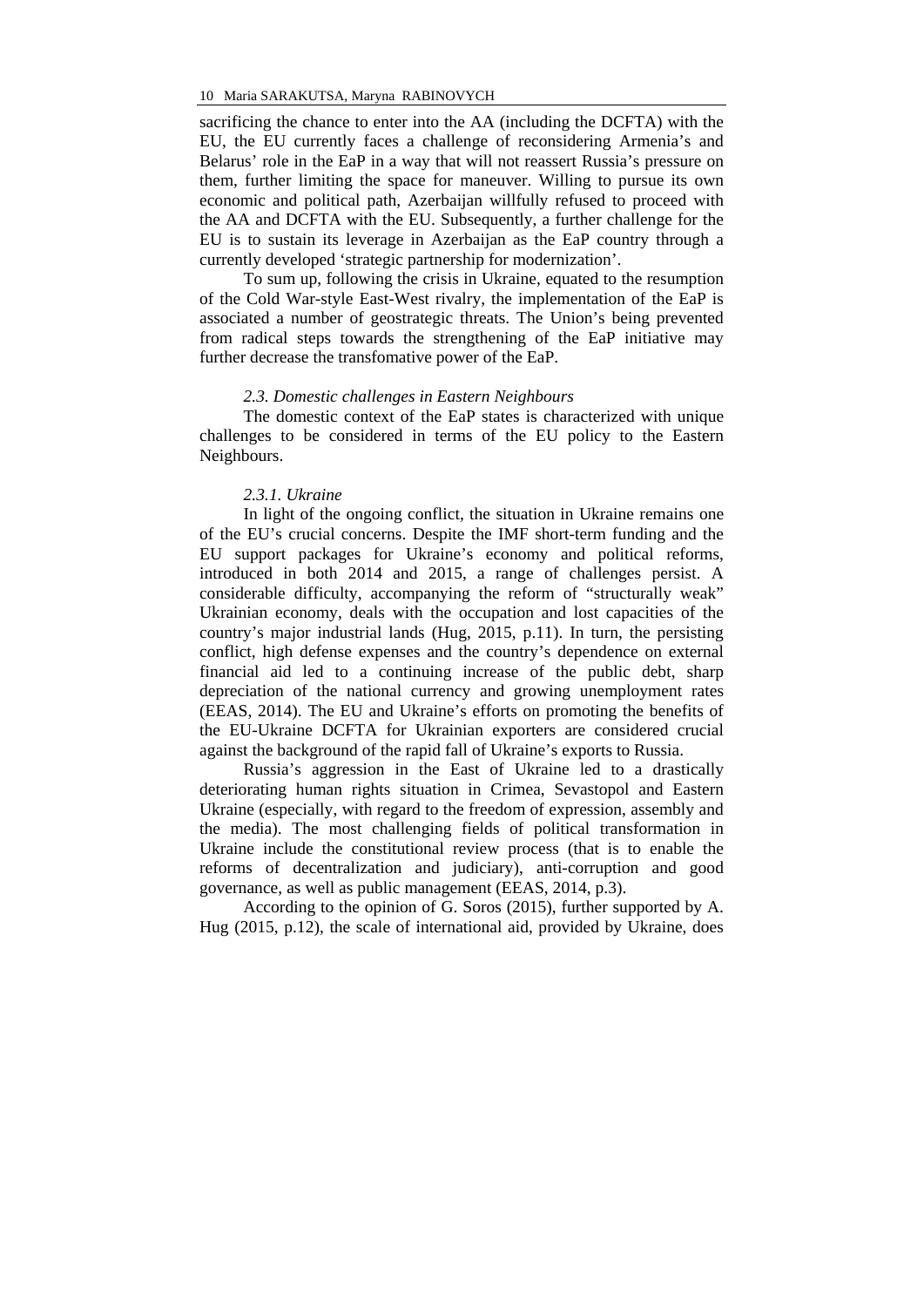not respond to the challenge of the country's post-crisis recovery. While it is being proposed to deploy the unused resources of the European Financial Stability Facility to increase the amount of aid to Ukraine, structuring and ensuring the effectiveness of such aid remains a difficulty.

### *2.3.2. Georgia*

While the GDP in Georgia demonstrated a steady growth over the period from 2012 to 2014, inflationary pressures and high unemployment rate (at around 14.1%) are the challenges, undoubtedly requiring new views and solutions (EEAS, 2014, p.10). The prevalence of non-formalized government-business coordination mechanisms and the "careless legislative approximation process" are perceived as major obstacles on the path to the successful implementation of the EU-Georgia DCFTA (Visegrad Fund&GISS, 2014, p.15).

The fight against corruption and ensuring the independence of the judiciary remain most problematic fields of the EU-Georgia cooperation. Generally, the political environment in Georgia is currently assessed as "more volatile" than before following the resignation of the most internationally-known members of the Georgian "Dream Coalition" and the narrowed space for dialogue between the civil society activists and government (Hug, 2015, p.18).

A major concern is posed by the increased separation between Georgia and the breakaway territories of Abkhazia and South Ossetia, accompanying by Russia's signing "Alliance and Strategic Partnership" agreements with these territories. While the EU remains committed to the territorial integrity of Georgia and discussed the issues of Georgia's breakaway territories with the Russian Federation in bilateral terms in 2014, no significant progress was made in this regard.

Cultural concerns, such as "the rise of pressure against European liberal values", are also seen as a potential obstacle to the further deepening of the EU-Georgia relations.

#### *2.3.3. The Republic of Moldova*

Similar to the other countries in the region, Moldova faces a challenging economic situation due to embargoes, posed on goods of Moldovan origin, by the Russian Federation. While until February 2015 Moldovan leu demonstrated significant fall, the National Bank of Moldova was forced to make large investments to stabilize national currency and calm down the market. Three Moldova's most important commercial banks' inability to repay emergency loans, prior provided to them by the government to avoid bankruptcy, led to a large financial hole in the banking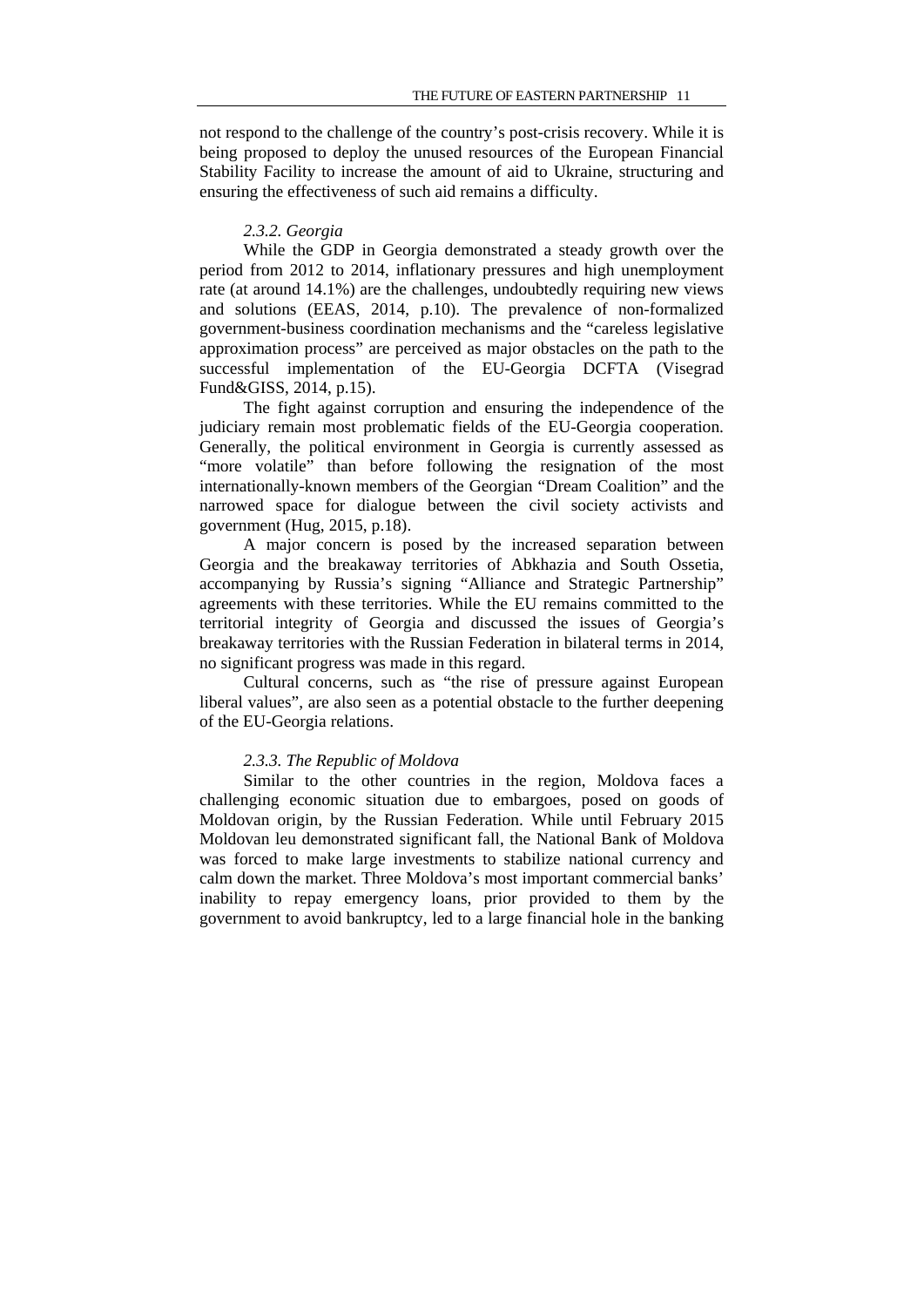sector (amount to 15 percent of the GDP) and decreased Moldova's attractiveness for investors (Secrieru&Sobjak 2015, 2015, p.3).

Due to the marginalization and low credibility of some of its members, the installation of the new minority government in Moldova led to the deterioration of Moldova's relations with some of the EU Member States, such as Germany. Moreover, the new government is evidently less active in pursuing the European integration path than the previous one, and the debate regarding Moldova's possible submission of the EU membership application $11$  seems to be in the past. Persistent and high-level corruption and the lack of transparent design for party and campaign financing remain the least successful reform fields in Moldova. The lack of progress in the field of democratic reforms led to addressing them as merely "pro forma" by analytics (Secrieru&Sobjak 2015, 2015, pp.2-3)

Limited progress has been by now made by Moldova and the EU with regard to the resolution of the Transnistrian conflict. Being supported by Russia, Transnistria continues opposing constructive negations on its status and security.

#### *2.3.4. Armenia*

Armenia's decision to stop the preparation for the conclusion of the AA and DCFTA with the EU in 2013 led to an increase of previously strong Russian leverage and the EU's limited opportunities to facilitate further dialogue with Armenia. While the EU and Armenia successfully cooperate in terms of the EU-Armenia Visa Facilitation and Readmission Agreement of 2014, it is claimed that the Armenia's total progress in implementing the European Neighborhood Action Plan is limited (Hug, 2015, p.18).

Armenia also continues suffering from an unresolved border conflict with Azerbaijan over the self-declared Nagorno-Karabakh Republic, whereby ensuring security remains a crucial concern.

Further shifts in Armenia's domestic positions regarding the European integration can be only possible in case of Armenia's decreasing energy and security dependence on Russia and enhanced political will of the government.

#### *2.3.5. Belarus*

-

Similar to Armenia, Belarus sacrificed an opportunity to conclude the AA and DCFTA with the EU for the sake of further Eurasian integration.

 $11$  In 2014 the president of Moldova announced that the Republic would submit the application for the EU membership in 2015 in order to boost the ongoing integration process. Already following the change of the government in 2015, it was claimed that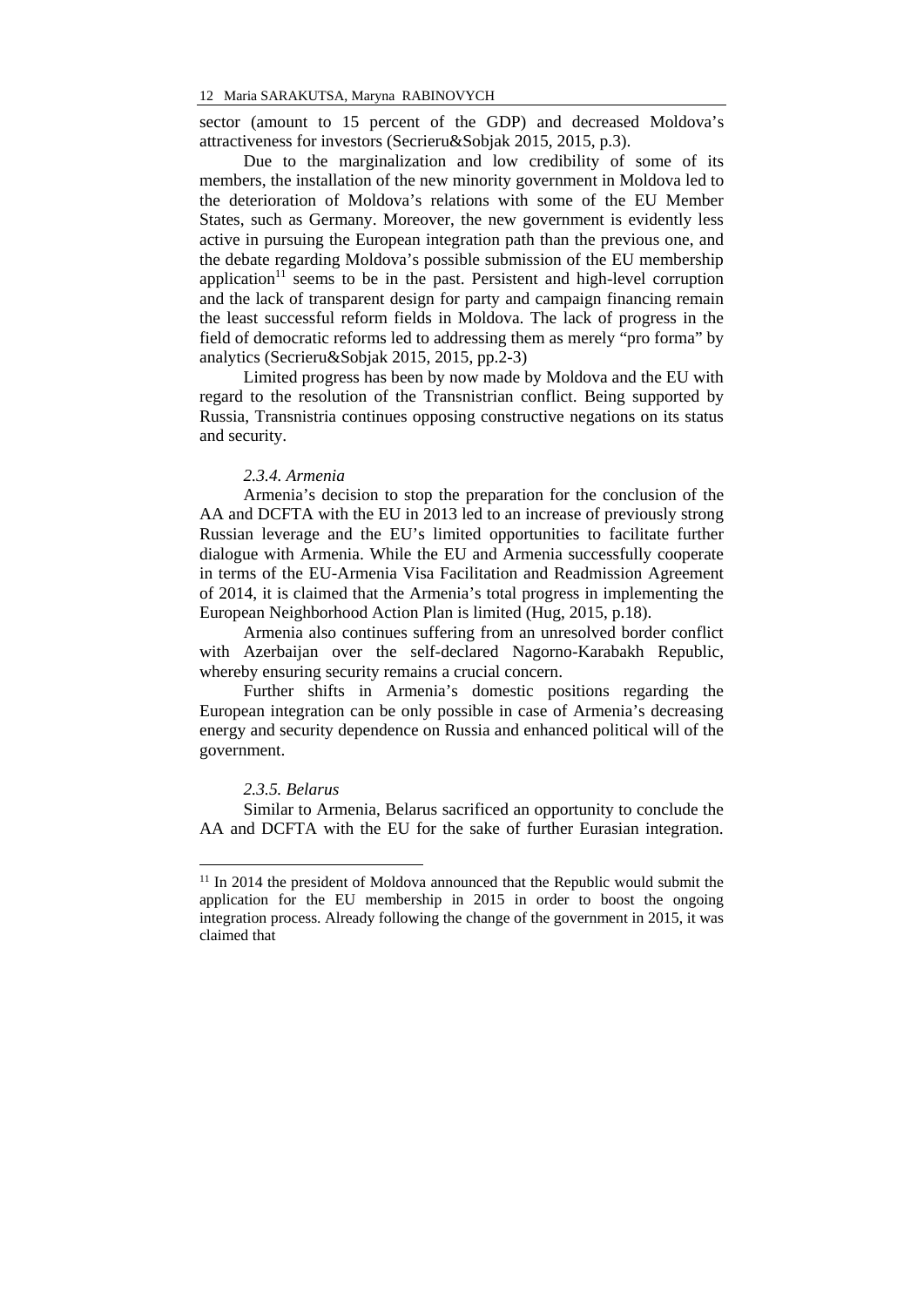That is why, the development of new policy tools is required to preserve existing EU leverage in Belarus and provide new incentives for further evolution of the EU-Belarus relations.

Until 2015 the crucial source of tension in the EU-Belarus relations was manifested by the presence of political prisoners in Belarus. Despite the prisoners' release in summer 2015, democratization and the observance of human rights in Belarus can be still addressed as important concerns in the relations between the EU and this country.

#### *2.3.6. Azerbaijan*

While Azerbaijan is the most prosperous among the EaP countries due to the availability of significant oil and gas reserves, its human rights and governance standards can be estimated as very low (Hug, 2015, p.13). Apart from the lack of civil society's capacities and an ability to influence the governmental policies, negative attitudes to foreign donors remain a crucial obstacle on the path to the improvement of human rights- and democratic governance-related situation.

Unlike other EaP countries, Azerbaijan is not particularly interested in the EU budget support and strongly promotes its security and economic interests in the relations with the EU. Following such strategy and preserving elites' interests (Alieva, 2014), Azerbaijan refused from furthering its relations with the EU within the framework of the EU-Azerbaijan AA and DCFTA. Instead, the Government of Azerbaijan proposed a new document "Strategic Modernization Partnership". As the EU refused to enter into such partnership with Azerbaijan, insisting on the signing of the EU-Azerbaijan AA, the Partnership and Cooperation Agreement of 1999 and the EU Neighborhood Instrument remain the framework for the EU- Azerbaijan relations.

Apart from the need to elaborate on a modern workable framework for the EU- Azerbaijan cooperation, an important challenge is concerned with helping Azerbaijan and Armenia achieve consensus as regards Nagorno-Karabakh Republic. A formal upgrade in the relations with Azerbaijan is also required in light of the deteriorating European values in this country.

### *2.3.7. Summary*

Initially, the conceptual basis of the EaP as an initiative, combining the multilateral and bilateral elements, was constituted by the EU's perceived homogeneity of the Eastern Neighbours' interests. Already in 2012-2013 the perspective of the new two-speed Eastern Partnerhsip became apparent in light of the fact that only three Eastern Partners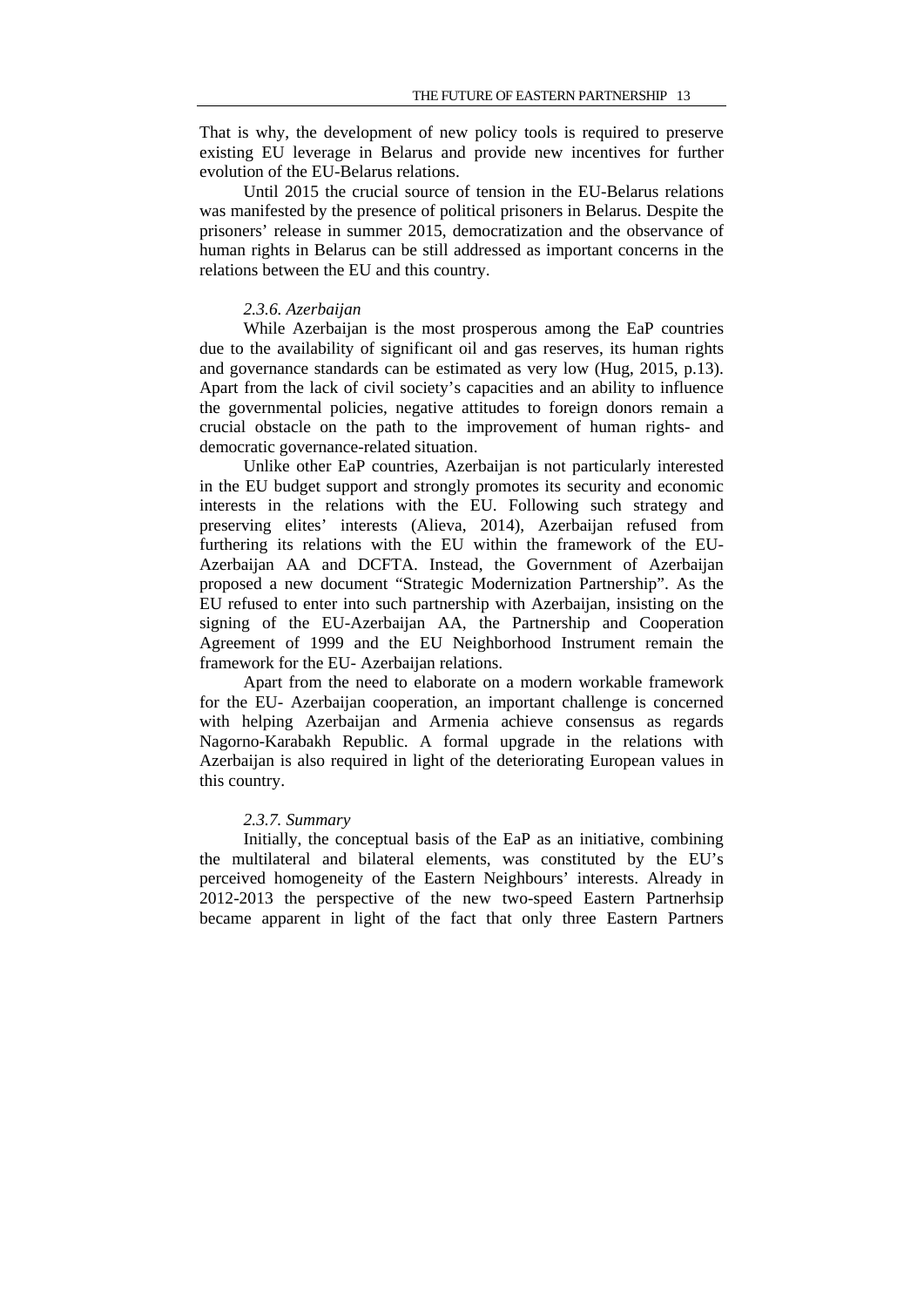(Ukraine, Moldova and Georgia) saw the signing of the AAs with the EU as a political goal. The introduction of the above differentiation and resulting re-allocation of funds was viewed by specialists as a way to accommodate the strategic choices of all Eastern partners, simultaneously enhancing the EU support for countries, clearly opting for the European future. The major EU task with regard to the "second circle" of Eastern Neighbours was viewed as "maintaining the current level of engagement" (EEAS, 2015a). At the same time, it was emphasized that the multilateral track of the EaP needs to be revisited to improve the EU overall leverage in the region.

As a result of multiplying economic, political and reforms-related challenges in Eastern Neighbours following the crisis in Ukraine and sharpened East-West tensions, discussing the feasibility of building relations with all the EaP countries under single umbrella gained a new impetus. Nowadays, the popular suggestion is to launch the "3-1-2" approach that will preserve the benefits, gained through the multilateral track of the EaP, but let the EU be more flexible in its relations with EaP states (Hug, 2015, p.19). While it is clear that there is currently no way for the EU to reverse strategic decisions, taken by Belarus and Armenia in relation to the Eurasian integration, the EU shall still maintain the dialogue with these countries, focusing on good governance and human rights agenda. A specific challenge is represented by Azerbaijan, where the EU clearly lacks incentives to promote the improvement of human rights- and governancerelated situation. Launching the mutually beneficial workable framework for the EU-Azerbaijan relations is a crucial diplomatic exercise the EU needs to perform to counter existing human rights violations in the country and contribute to the mitigation of the border conflict over Nagorno-Karabakh Republic.

Given complex economic and political challenges in Ukraine, Moldova and Georgia, the EU faces a need to readdress current EaP incentives in these countries to sustain and improve the value of European integration for both the governments and society.

## **3. Scenarios for the future: accepting status quo, insisting on change or building "a shared European home"?**

The conducted assessment of the EU internal challenges, geostrategic threats and domestic issues in the Member States' provides an opportunity to critically reassess the scenarios for the EaP development, previously introduced by the literature.

The major scenarios to be addressed include the EU's accepting status quo and not insisting on framework policy changes; increasing the support for economic stabilization and structural transformation for Ukraine,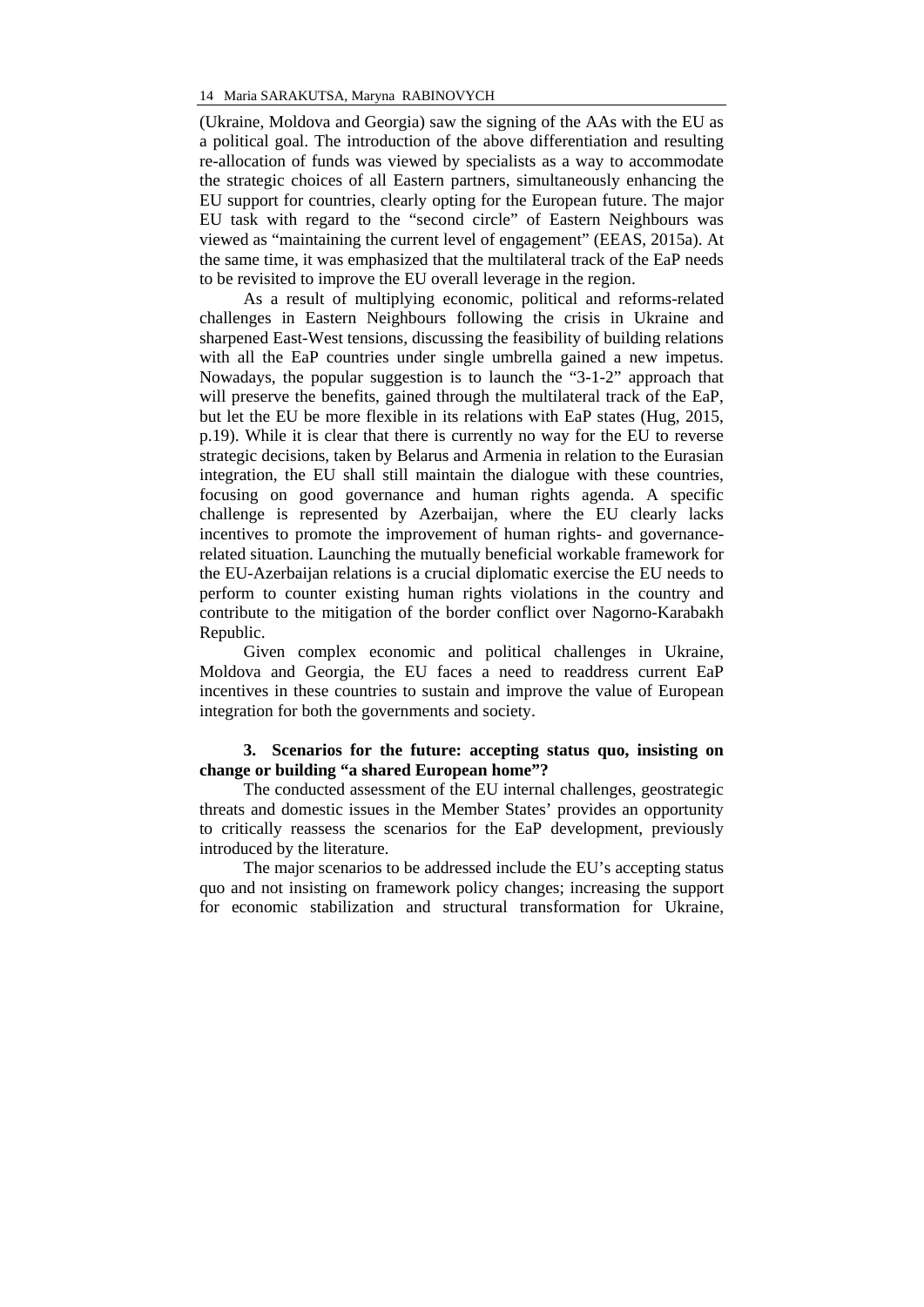Moldova and Georgia, as well as attempting to "build a shared European home" by involving Russia into cooperation projects.

The developments of the EU relations with Eastern Neighbours are projected for the period of the next 10 years (up to the year 2026).

*3.1. Scenario 1. The EU accepts the status quo and does not insist on conceptual policy changes* (based on Friedrich Ebert Stiftung Scenario Group EU+East 2030 (2014); Hug (2015)

*Scope of the scenario.* The EU makes the division between the "two circles" of the EaP more explicit than it currently is. However, no crucial changes into the existing scope of incentives for the states of the "first circle" are introduced. Specifically, the EU does not grant any of the above countries candidate/potential candidate status or suggests amending the AAs by the long-term perspective. At the same time, the EU will merely rely on existing funding instruments to support the domestic reforms in Ukraine, Georgia and Moldova. However, special emphasis will be made on sustaining and improving the change, envisaged by the 2014 and 2015 Special Measures in favour of Ukraine.

The EU bases the relations with Armenia and Belarus on the new overarching cooperation agreements and the application of the EU unilateral geographic and thematic instruments. However, the Union does not apply efforts to complete the diplomatic exercise, offered by the need to conceptually reframe the EU- Azerbaijan relations. The Partnership and Cooperation Agreement remains the basis for the EU- Azerbaijan ties, granting the EU virtually no chances to influence human rights and civil society issues in the country.

Importantly, the Union sustains and possible strengthens its response to Russia's annexation of Crimea, including a broad range of economic sanctions. No significant steps for long-term rapproachement with Russia and the EEU are made.

#### *Feasibility assessment*

-

The introduction of further differentiation into the EaP can be viewed as inevitable in the light of the outcomes of the EaP most recent Summit in  $Riga<sup>12</sup>$ , coupled with the need to enhance support of the EaP states that signed AAs with the EU.

<sup>&</sup>lt;sup>12</sup> On the deepening differentiation in the EaP initiative, see: EU External Action Service (2015a), Joint Declaration of the Eastern Partnership Summit (Riga, 21-22 May 2015), retrieved from http://eeas.europa.eu/eastern/docs/riga-declaration-220515-final\_en.pdf.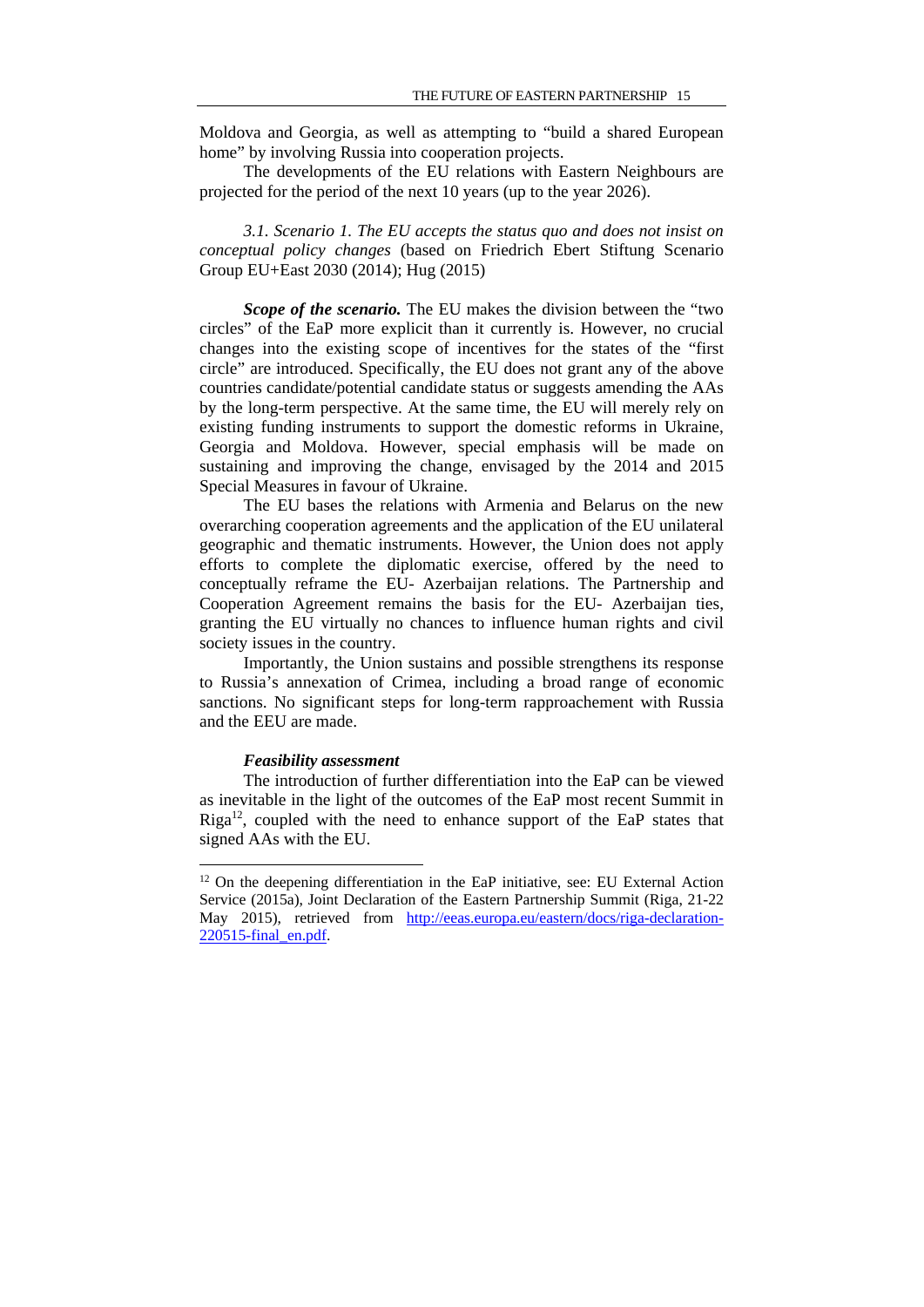Despite active scholarly debate on the need to strengthen the EaP incentives for Ukraine, Moldova and Georgia, Riga Summit did not result in the introduction of the new incentive, apart from launching the new Small&Medium Enterprises Facility and clearer prospect for visa-free travels for Georgia and Ukraine (EEAS, 2015a). Granting EaP countries candidate status or including membership perspective in the AAs is highly doubtful in view of the lack of Member States' unity as regards further enlargement of the Union and the future of the EaP initiative. The 2014- 2015 rise of Euroscepticism, hard economic consequences of the 2004 'Big Bang' enlargement, as well as current refugee crisis and relates security concerns make the membership perspective for the EaP "first circle" even more shady.

The ENI framework provides for the possibility of launching new financial facilities to support the EaP states. The experience of the EU's introducing 2014 and 2015 Special Measures for Ukraine allows suggesting that further support measures, financed from the general budget of the EU, can be introduced to counter political and economic issues in Ukraine. However, there is no evidence that any Special Measures can be launched in support of reforms in Georgia and Moldova.

The commitment to the inclusiveness of the EaP is contained in the EaP Riga Summit Declaration (EEAS, 2015a). To promote and deepen the EU-Armenia bilateral relations, countries currently negotiate the new agreement that is to substitute existing PCA. Similar intention was recently expressed by Belarus. However, no progress regarding the EU-Azerbaijan relations can be currently traced. In view of Azerbaijan's prosperity, developed trade relations with the EU and weak interest in the EU financial assistance, it can be contemplated that no significant changes in the EU-Azerbaijan's bilateral relations will take place.

While the ceasefire in Eastern Ukraine remains fragile, the EU sanctions against Russia were not lifted in 2015. At the same time, the EU remains committed to the policy of non-recognizing Russia's annexation of Crimea, extending the operation of related sanctions until June, the  $23<sup>rd</sup>$  2016. At the same time, it is important to mention a gradual move to the softening of the EU-Russia relations, conditioned by the fear of the new "Cold War" and cooperation-related needs (see a "shared European home scenario" for further details).

*3.2. Scenario 2. The EU increases support for economic stabilization and structural reforms in Ukraine, Georgia and Moldova (emphasizing the* 

<u>.</u>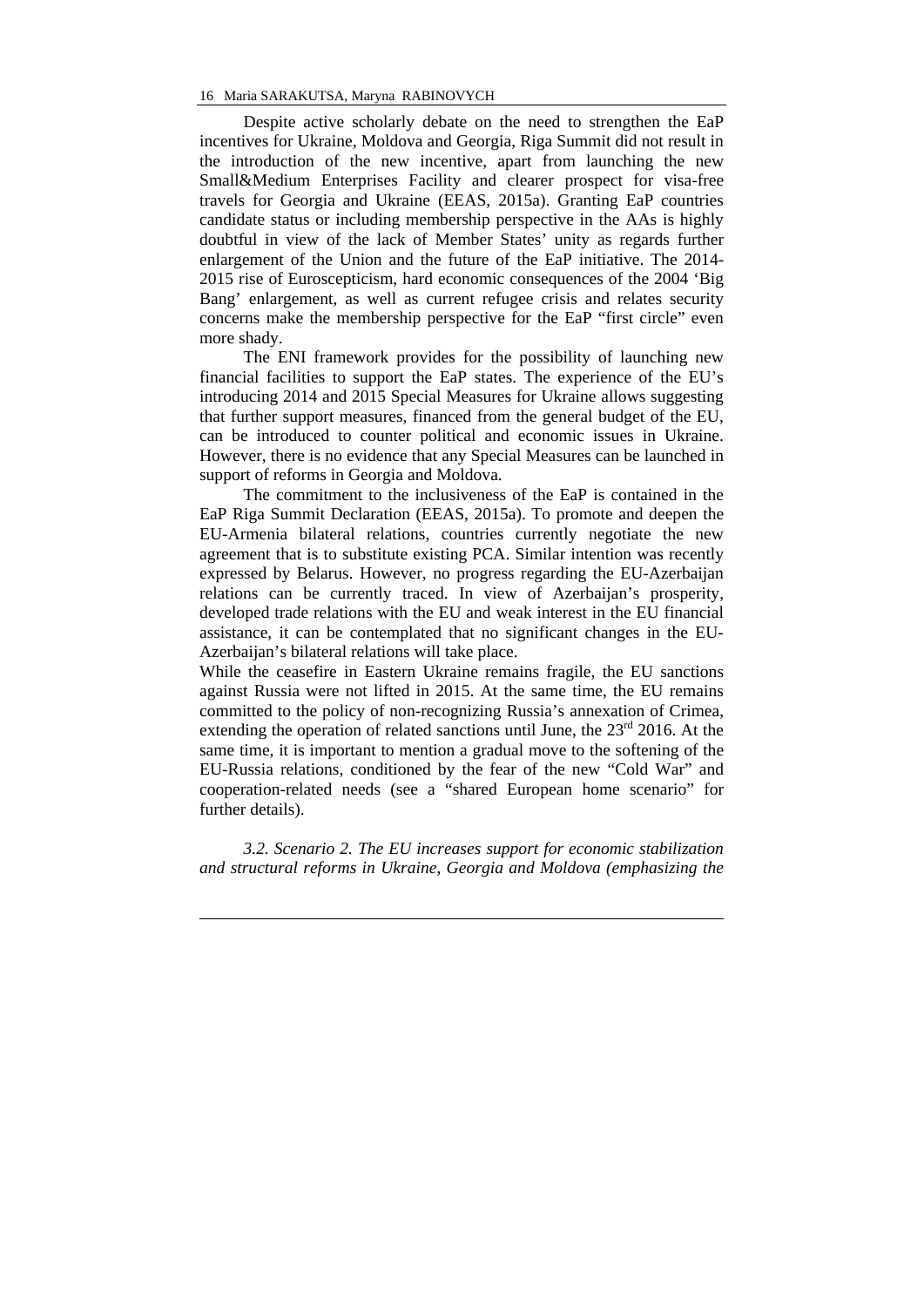*EaP differentiation)* (based on Hug (2015); Center for the EU Enlargement Studies (2015)

#### *Scope of the scenario*

The scenario is different from the first one with a generally stronger stance the EU takes with regard to reforms in the region without introducing the membership perspective to the countries. Cutting the support programmes in Belarus, Armenia and Azerbaijan, the EU concentrates on attaining specific deliverables with regard to reform processes in Georgia, Moldova and Ukraine. Importantly, unlike the first scenario, the EU will focus not only on post-conflict stabilization in Ukraine, but supplementary support for reforms in Georgia and Moldova. A focus on deliverables will be maintained through enhanced cooperation with other donors, new conditionality mechanisms and launching new technical cooperation facilities. The EU also includes the membership perspective as the final aim of the EaP project for the "first circle" countries.

The EU also takes a stronger position with regard to resolving "frozen conflicts" in the region (the cases of Transnistria, South Ossetia and Abkhazia) and a potential "frozen" conflict in Donbas region of Ukraine. In particular, it engages into consultations with the leaders of self-declared republics and Russia and launches special structural support programmes for the above regions. Similar to the previous scenario, the EU continues to apply diplomatic and economic measures to condemn Russia's annexation of Crimea and its following actions in Eastern Ukraine.

#### *Feasibility assessment*

The focus on specific deliverables, rather than vague *pro forma*  changes is specified in the Joint Declaration of the EaP Summit in Riga without mentioning specific ways to implement such focus.

The issue of conditionality remains a tough one due to the fact that the EU is factually running out of new effective incentives following the EaP states' entering AAs and DCFTAs and receiving visa-free regime. At the same time, the problem of *pro forma* changes and the adoption of the acquis, lacking the real-life implementation opportunities, continue to undermine the EU support of reforms in neighbouring countries. Moreover, the resignation of many "Dream Coalition" members in Georgia and the installation of minority-led government in Moldova brought about additional challenges to the EU cooperation with these countries. In the light of Ukrainian crisis and its geostrategic consequences, as well as the toughening situation in the Middle East, the introduction of additional country-specific tools to support reforms in Moldova and Georgia seems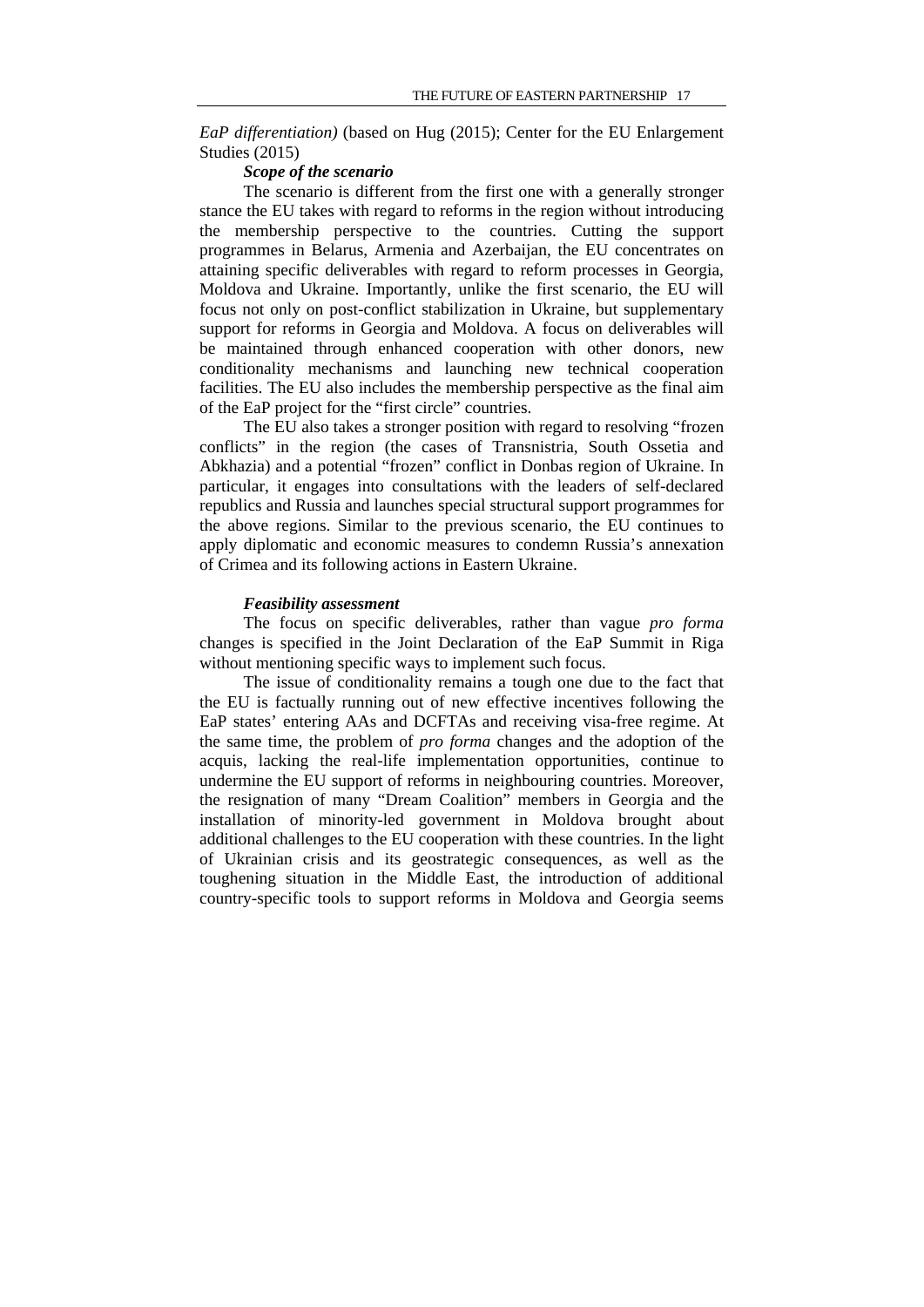unlikely, as well as the long debated inclusion of the membership perspective.

The EU's taking a stronger stance as regards South Ossetia and Abkhazia is problematic due to Russia's recent successes in building up strategic alliances with these territories (Dempsey 2014). Transnistria also remains profoundly 'pro-Russian'. In this view, the avenues of the EU imvolvement remain limited. Overall, the fear of regional spillovers of the Ukrainian crisis and the new 'Cold War' represents an important obstacle to a conceptual shift in the EU's approach to the leading EaP states (including the disputed territories issue).

*3.3. Scenario 3. Building a "shared European home" by intensifying the EU and EaP countries cooperation with Russia and the Eurasian Union (EEU) (based on the House of Lords (2015); Friedrich Ebert Stiftung Scenario Group EU+East 2030 (2014)* 

### *Scope of the scenario*

The EU continues active policy towards the EaP states, in particular the implementation of the AA/DCFTAs. Neither of the EaP states received a membership perspective. The EU continues supporting Ukraine in postconflict recovery. Unlike other scenarios, the EU pays specific attention to including Azerbaijan, Armenia and Belarus by targeting human rights challenges, civil society developments and sector cooperation. Special attention is also paid to cross-border cooperation between the EaP states.

Additionally, the EU makes steps to including Russia (and the EEU) into cooperation programmes in a range of fields, such as trade, the system of collective security, education and culture. In this way the Union uses the success story of European Coal and Steel Community as an economic project, promoting security through enhanced interdependencies.

#### *Feasibility assessment*

As it was mentioned before, the focus on the EaP inclusiveness was already underlined by the EaP participants as a result of Riga Summit 2015. Furthermore, the ongoing negotiations of new overarching schemes for EU-Belarus and EU-Armenia bilateral cooperation testify to the Union's intention to further strengthen the links with these countries. The EU's continuing emphasis on cross-border cooperation can be substantiated by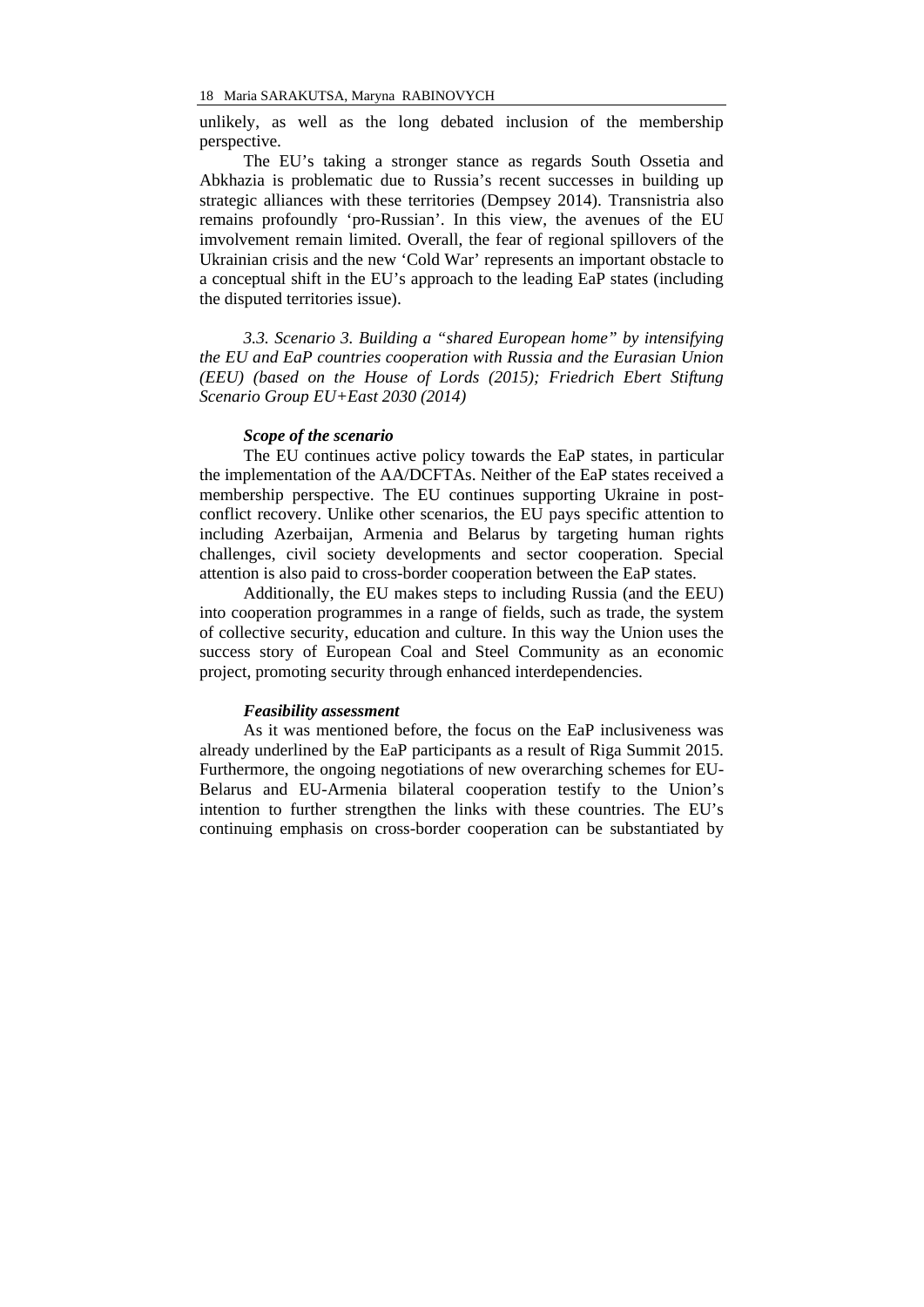referring to the scope of the newly launched ENI Cross-Border Cooperation funding instrument $^{13}$ .

After the annexation of Crimea and Russia's intervention in Eastern Ukraine in 2014, followed by the tough diplomatic and economic measures, applied by the members of the world community, the EU's rapprochement with Russia would be perceived as impossible. However, while the sanctions are still operating, promoting the relations with Russia starts to be ever broader discussed in scholarship and policy recommendations. In its Report of the 10th February 2015 British House of Lords stated that the "Member States have to live with Russia as a neighbor, as a member of the United Nations Security Council, and as a regional power" (House of Lords, 2015, p. 80)*.* The major spheres for reinforcing the EU-Russian cooperation, underlined by the House, include collective security, common economic space, as well as cultural and educational exchanges. Irrespective of the way Ukrainian crisis will continue influencing the EU-Russia economic and security relations, it is suggested that "an ongoing cooperation with Russia in the fields of education, culture and science "shall not be sacrificed" (Ibid). In its Report of the 10th February 2015 British House of Lords stated that the "Member States have to live with Russia as a neighbour, as a member of the United Nations Security Council, and as a regional power" (House of Lords 2015, p.80)*.* 

The major spheres for reinforcing the EU-Russian cooperation, underlined by the House, include collective security, common economic space, as well as cultural and educational exchanges. Moreover, it is suggested that, despite the crisis in Ukraine, "an ongoing cooperation with Russia in the fields of education, culture and science shall not be sacrificed" (House of Lords 2015, p.82). Finally, the House views possible long-lasting era of cold relations with Russia as "a failure of imagination and diplomacy"(p.82). Recognizing the impossibility of rebuilding fully-fledged relations with Russia in short-term perspective, Forsberg&Haukkala (2015) and Gromadzki (2015) emphasize the importance of using cultural cooperation and people-to-people ties as the tools to rebuild trust in longterm perspective. The need to cooperate with the EEU to avoid the "spheres of influence" issue is underlined by Korosteleva (2015).

Importantly, the trend to considering opportunities for including Russia into ambitious economic and security cooperation is conditioned by a range of factors, such as economic impact of sanctions, fears of the regional spillovers of Ukrainian crisis, as well as the need for cooperation on global

<u>.</u>

<sup>&</sup>lt;sup>13</sup> On the EU's current efforts to enhance the cross-border cooperation in the EaP countries, see: European Commission (2012), *Memo. New EU funding to boost regional cooperation in the Eastern Partnership region.*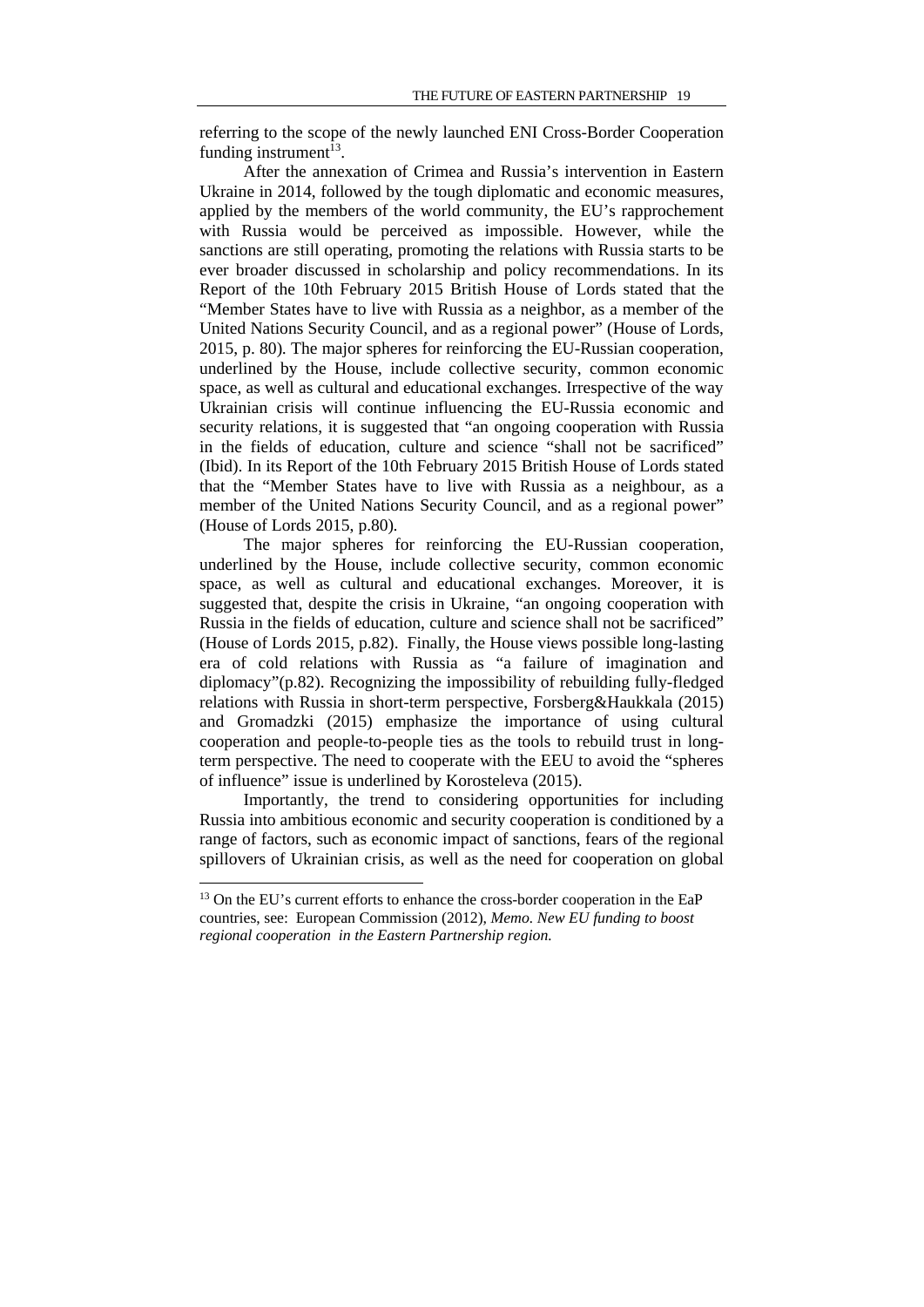issues. Moreover, the cooperation with Russia can help the EU counter the challenge of "unstable Neighborhood", caused by a region's political complexity and the presence of disputed territories. Given the scale and importance of the above issues, as well as the signs of the gradual rapproachement in Western countries' relations with Russia, it is suggested that the EU will try to build new bridges with Russia in medium- and longterm perspective.

|                            | Scenario 1.     | Scenario 2.               | Scenario<br>3.     |
|----------------------------|-----------------|---------------------------|--------------------|
|                            | Accepting       | Taking stronger           | Building "a shared |
|                            | status quo      | stance                    | European home"     |
| Policy differentiation     |                 | Included.                 |                    |
| membership<br>Adding       | Not included    | Included.                 | Not included.      |
| perspective for the "first |                 | Not likely due to         |                    |
| circle" of states          |                 | internal                  |                    |
|                            |                 | disagreements in          |                    |
|                            |                 | the EU and geo-           |                    |
|                            |                 | strategic fears.          |                    |
| Special<br>emphasis<br>on  |                 | Included.                 |                    |
| post-conflict recovery of  |                 |                           |                    |
| Ukraine                    |                 |                           |                    |
| introduction<br>The<br>of  | Not included.   | Included.                 | Not included.      |
| special<br>measures<br>to  |                 | Not likely due to         |                    |
| reforms<br>support<br>in   |                 | countries'<br>the         |                    |
| Georgia and Moldova        |                 | domestic                  |                    |
|                            |                 | challenges<br>and         |                    |
|                            |                 | resources'                |                    |
|                            |                 |                           |                    |
| Inclusiveness<br>of        | Included.       | scarcity<br>Not included. | Included.          |
|                            |                 |                           |                    |
| Azerbaijan, Armenia and    |                 |                           |                    |
| Georgia                    |                 |                           |                    |
| Emphasis<br>cross-<br>on   | Included        | Not included.             | Included           |
| border<br>cooperation      | (reliance<br>on |                           | (facilitated in a  |
| between EaP states         | existing        |                           | active<br>more     |
|                            | instruments)    |                           | manner)            |
| Active stance regarding    | Not included    | Included.                 | Not included       |
| "frozen conflicts" in the  |                 | Not likely due to         |                    |
| region                     |                 | disputed<br>the           |                    |
|                            |                 | territories               |                    |
|                            |                 | integration               |                    |
|                            |                 | arrangements with         |                    |
|                            |                 | Russia                    |                    |
| diplomatic<br>Sustaining   | Included        | Included.                 | Included.          |
| and economic pressure      |                 |                           |                    |

*3.4. Summary*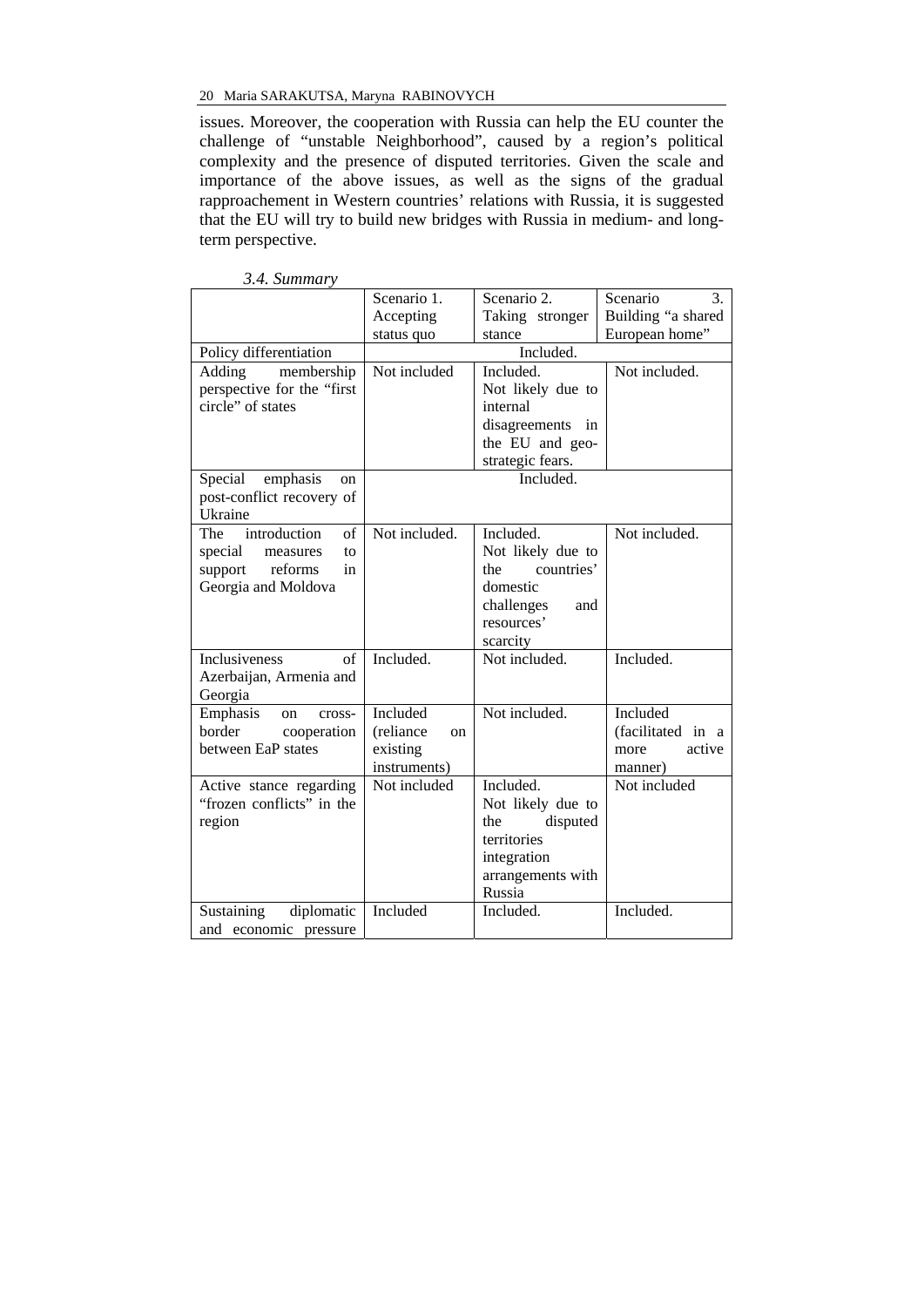| on Russia in short-term<br>perspective                                           |                                                                                                                     |  |
|----------------------------------------------------------------------------------|---------------------------------------------------------------------------------------------------------------------|--|
| Russia and the EEU in security concerns<br>medium- and long-term<br>perspectives | Creating avenues for Not included. Likely in light of Included.<br>rapprochement with sanctions' policy effects and |  |

*Source: own elaboration, based on the above scenarios and their feasibility assessment.* 

### **3. Conclusion**

The analysis of the feasibility of possible scenarios for the development of the EU EaP policy shows that the most likely developments include elements of different scenarios.

Firstly, the EU is highly likely to accept the status quo and not introduce significant changes to the EaP design. Given Eurosceptic developments in a range of Member States, the EU is highly unlikely to supplement the AAs with a membership perspective or grant any EaP states candidate or potential candidate status. While the EU will pay specific attention to supporting post-conflict transformation in Ukraine, countryspecific challenges in Moldova and Georgia may prevent the EU from taking a stronger stance to reform-related efforts in these countries. Importantly, the EU is not likely to intensify its involvement into the resolution of territorial disputes in Eastern Europe, merely due to the persistence of other challenges (e.g., the refugee crisis) and Russia's influence on disputed territories.

While the trend to the differentiation of the EaP is to preserve, the EU will evidently elaborate on the new focuses and approaches to its cooperation with Armenia, Belarus and Azerbaijan. The inclusive approach to the EaP is important for the EU to sustain its role as a key structural foreign policy player in the region, rather than a player, focusing on highly specific influence area.

As regards Russia, the EU is most likely to adhere to the dual-track approach. Evidently, the Union will not take radical steps to improve the relations with Russia in short-term perspective. Continuing to condemn Russia's actions in Ukraine and apply sanctions, the EU is likely to use educational and cultural cooperation, as well as people-to-people ties as the preconditions for further trade and security cooperation. The creation of common economic and security spaces, including the EaP countries and Russia, can be viewed as a long-term objective of the Union.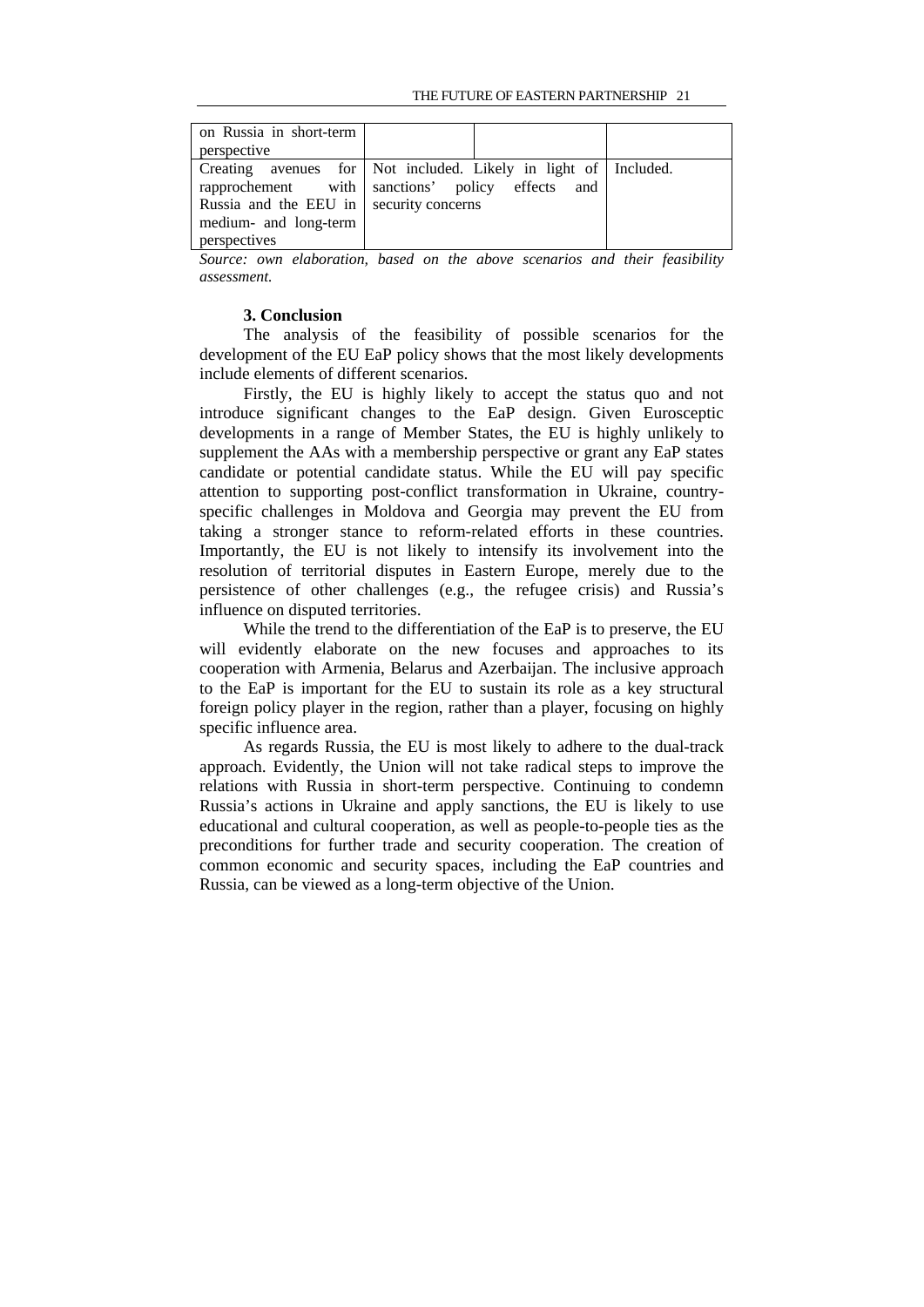#### **References**

Alieva, L. (2014), EU-Azerbaijan: driven by strategic importance, lacking value-based impact, retrieved from https://ge.boell.org/ka/node/1205

Blockmanns, S. (2015), Crimea and the quest for energy and military hegemony in the Black Sea region: governance gap in a contested geostrategic zone. *Southeast European and Black sea Studies*, vol.15, no.2, pp.179-189

Boonstra, J., Shapovalova, N. (2010*), The EU's Eastern Partnership: one year backwards*. Madrid: FRIDE

Center for the EU Enlargement Studies (2015), *Eastern Partnership beyond the Riga Summit. Rethinking Riga Summit.* Budapest: CEU

Delcour, L. (2013), Meandering Europenization. EU policy instruments and policy convergence in Georgia under the Eastern Partnership. *East European Politics,* vol. 29, No.3, pp.344-357

Dempsey, J. (2015), *Bye-bye, Abkhazia, Crimea. South Ossetia,* retrieved from http://carnegieeurope.eu/strategiceurope/?fa=59550

Depo, D. (2010), *Eastern Partnerships 2 years old: success or failure of diversified ENP,* retrieved from http://eap-csf.eu/ru/news-events/articles/theeastern-partnership-two-years-on-success-or-failure-for-the-diversified-enp/

Dimitrova, A., Dragneva, R. (2013), Shaping convergence with the EU in foreign policy and state aid in post-Orange Ukraine: weak external incentives, powerful veto players*. Europe-Asia Studies,* vol. 65, issue 4, pp.658-681

European Commission (2012), Memo. New EU funding to boost regional cooperation in the Eastern Partnership region, retrieved from http://ec.europa.eu/enlargement/news\_corner/news/news-

files/20150910\_memo\_rap.pdf

EU External Action Service (2013), *The Eastern partnership 2009-2013. Achievements,* **retrieved** from *retrieved* from *retrieved* http://eeas.europa.eu/delegations/georgia/documents/eap\_aa/

eapachievments\_2013\_en.pdf

EU External Action Service (2014), *Implementation of the European Neighbourhood Policy in Ukraine. Progress in 2014 and recommendations for actions*, retrieved from http://eeas.europa.eu/enp/pdf/2015/ukraine-enp-report-2015\_en.pdf

EU External Action Service (2015a), Joint Declaration of the Eastern Partnership Summit (Riga, 21-22 May 2015), retrieved from http://eeas.europa.eu/eastern/docs/riga-declaration-220515-final\_en.pdf

EU External Action Service (2015b), *Implementation of the European Neighbourhood Policy in Georgia. Progress in 2014 and recommendations for actions*, retrieved from http://eeas.europa.eu/enp/pdf/2015/georgia-enp-report-2015\_en.pdf

European Parliament (2015), *The Eastern Partnership after five years: time for deep rethinking*, retrieved from http://www.europarl.europa.eu/RegData/ etudes/STUD/2015/536438/EXPO\_STU%282015%29536438\_EN.pdf

Forsberg, T., Haukkala, H. (2015), Could it have been different? The evolution of the EU-Russia conflict and its alternatives, in: Nitoiu, C. (ed).*Avoiding*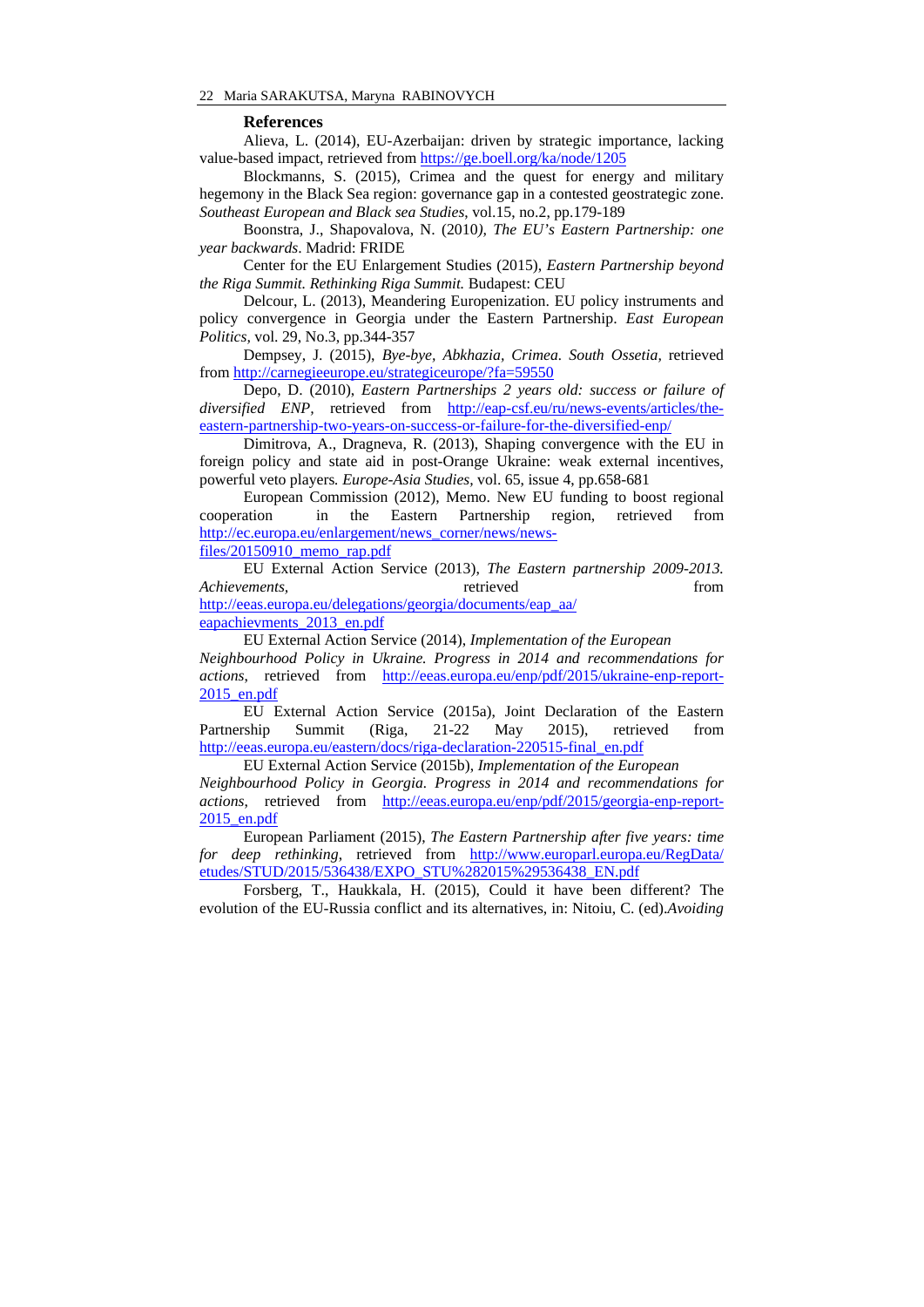*a new 'Cold War': the future of EU-Russia relations in the context of the Ukraine crisis,* London: LSE Ideas

Friedrich Ebert Stiftung Scenario Group EU+East 2030 (2014), *The EU and the East in 2030: four scenarios for relations between the EU, the Russian Federation and the Common Neighborhood.* Berlin: Friedrich Ebert Stiftung

Gromadzki, G. (2015), Six considerations about the Eastern Partnership, in: Gromadzki, G., Sendhart, B. (ed.) *Eastern Partnership Revisited,* Warsaw: the Stefan Batory Foundation

House of Lords (2015), *The EU and Russia: before and beyond the crisis in Ukraine.* London: the House of Lords

Hrant, K. (2015), Turf wars and control issues in EU Eastern policies: opening the 'black box' of the EU Institutions and the Member States, in: Hug, A. (ed.), *Trouble in the Neighborhood. The future of the EU's Eastern Partnership.* London: The Foreign Policy Center

Hug, A.(2015), Challenges for the EU's Eastern Partnership, in: Hug, A. (ed.), *Trouble in the Neighborhood. The future of the EU's Eastern Partnership.* London: The Foreign Policy Center

Kofman, M., Rojansky, M (2015), A closer look at Russia's hybrid war. *Kennan Cable*, no 7, pp.1-8

Korosteleva, E. (2012), *The European Union and its Eastern Neighbours: towards a more ambitious partnership.* London: Routledge

Korosteleva, E. (2015), EU-Russia relations in the context of the Eastern Neighborhood, in: Nitoiu, C. (ed.). *Avoiding a new 'Cold War': the future of EU-Russia relations in the context of the Ukraine crisis,* London: LSE Ideas

Lanoszka, A. (2016), Russian hybrid warfare and extended deterrence in Eastern Europe. *International Affairs,* vol.92, issue 1, pp.175-195

Larrabee, F.S., Wilson, P.A., Gordon, J.(2015), The Ukrainian crisis and European security. Implications for the United States and U.S. Army. Calif: RAND Corporation

Mearsheimer, John. (2014). Why the Ukraine crisis is the West'sLiberal decisions that provoked Putin. *Foreign Affairs*, Vol.9-10, retrieved from

Nichols, T. (2014), *Why the crisis in Ukraine is really about the future of war and peace?,* retrieved from http://tomnichols.net/blog/2014/04/24/why-thecrisis-in-ukraine-is-really-about-the-future-of-war-and-peace/

Sannikov, A. (2014), *Why is Europe turning its back on Europe?*, retrieved from http://www.theguardian.com/world/2014/oct/28/-sp-ukraine-russia-europeandrei-sannikov

Schimmelfennig, F., Sedelmeier, U. (2004), Governance by conditionality: EU rule transfer to rhe candidate countries of Central and Eastern Europe. *Journal of European Public Policy,* vol. 11, no.4, pp.661-679

Secrieru, S., Sobjak, A. (2015), Moldova's European integration: on sick leave? *Pism Strategic File,* 13(76), retrieved from https://www.pism.pl/files/?id\_plik=20019

Soros, G. (2015), *A new policy to rescue Ukraine*, retrieved http://www.nybooks.com/articles/2015/02/05/new-policy-rescue-ukraine/